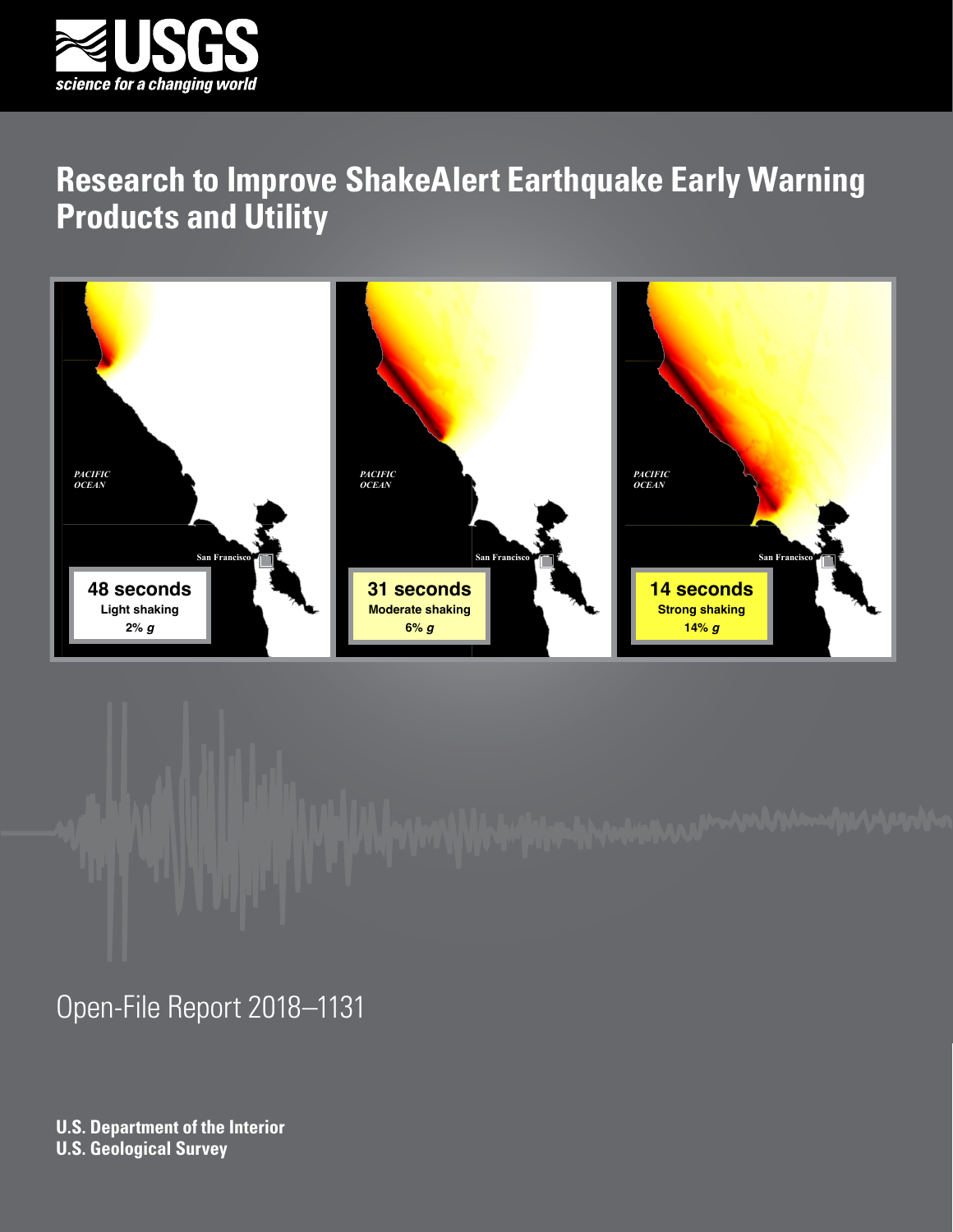**Cover.** Maps of potential warning times for different levels of expected ground motion in the city of San Francisco, California, from an evolving rupture on the northern San Andreas Fault. Background color is the peak ground acceleration with red indicating severe or higher ground motions. Panels from left to right show the progression of the earthquake as it grows in size and ruptures closer to the city. The expected ground motions in San Francisco become large only when the rupture approaches the city. The final size and rupture extent of an earthquake cannot be predicted in advance, so warning times for strong ground motion will be short. Longer warning times are possible if a lower threshold is used to issue an alert. Based on results from Minson and others (2018). %, percent; *g*, gravitational acceleration.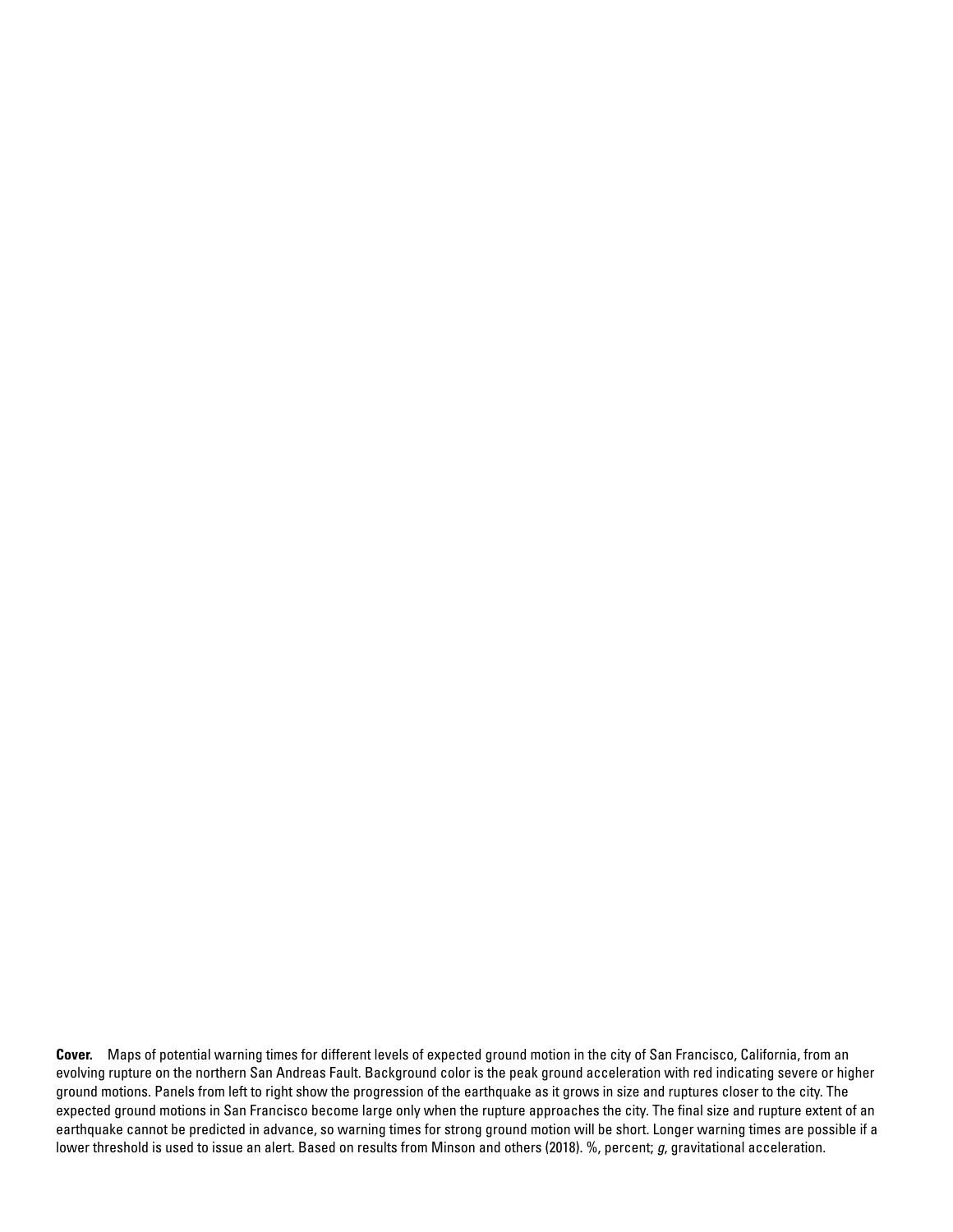By Elizabeth S. Cochran, Brad T. Aagaard, Richard M. Allen, Jennifer Andrews, Annemarie S. Baltay, Andrew J. Barbour, Paul Bodin, Benjamin A. Brooks, Angela Chung, Brendan W. Crowell, Douglas D. Given, Thomas C. Hanks, J. Renate Hartog, Egill Hauksson, Thomas H. Heaton, Sara McBride, Men-Andrin Meier, Diego Melgar, Sarah E. Minson, Jessica R. Murray, Jennifer A. Strauss, and Douglas Toomey

Open-File Report 2018–1131

**U.S. Department of the Interior U.S. Geological Survey**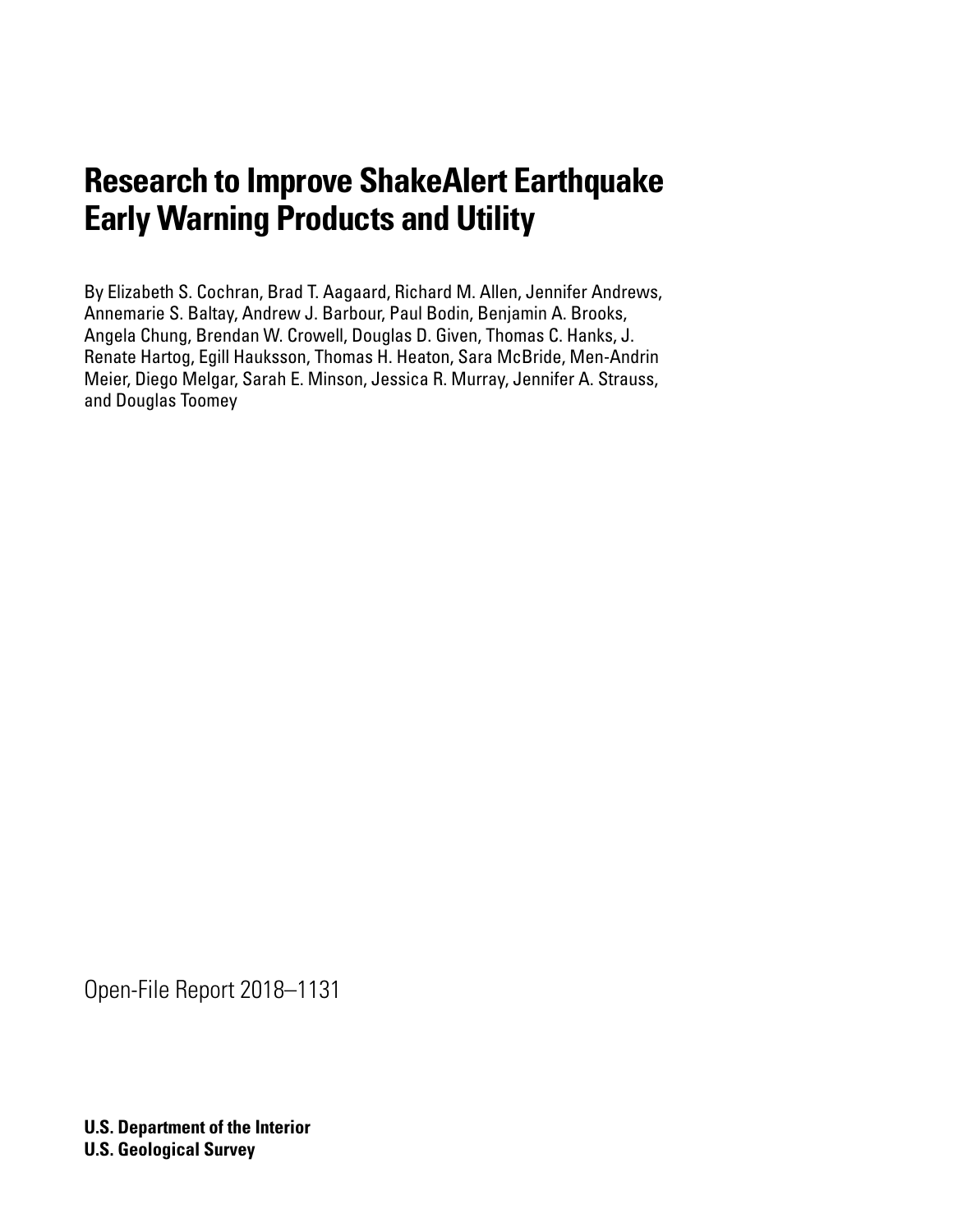### **U.S. Department of the Interior**

RYAN K. ZINKE, Secretary

### **U.S. Geological Survey**

James F. Reilly II, Director

U.S. Geological Survey, Reston, Virginia: 2018

For more information on the USGS—the Federal source for science about the Earth, its natural and living resources, natural hazards, and the environment—visit [https://www.usgs.gov/](https://www.usgs.gov) or call 1–888–ASK–USGS (1–888–275–8747).

For an overview of USGS information products, including maps, imagery, and publications, visit [https://store.usgs.gov/](https://store.usgs.gov).

Any use of trade, firm, or product names is for descriptive purposes only and does not imply endorsement by the U.S. Government.

Although this information product, for the most part, is in the public domain, it also may contain copyrighted materials as noted in the text. Permission to reproduce copyrighted items must be secured from the copyright owner.

Suggested citation:

Cochran, E.S., Aagaard, B.T., Allen, R.M., Andrews, J., Baltay, A.S., Barbour, A.J., Bodin, P., Brooks, B.A., Chung, A., Crowell, B.W., Given, D.D., Hanks, T.C., Hartog, J.R., Hauksson, E., Heaton, T.H., McBride, S., Meier, M-A., Melgar, D., Minson, S.E., Murray, J.R., Strauss, J.A., and Toomey, D., 2018, Research to improve ShakeAlert earthquake early warning products and their utility: U.S. Geological Survey Open-File Report 2018–1131, 17 p., https://doi.org/10.3133/ ofr20181131.

ISSN 2331-1258 (online)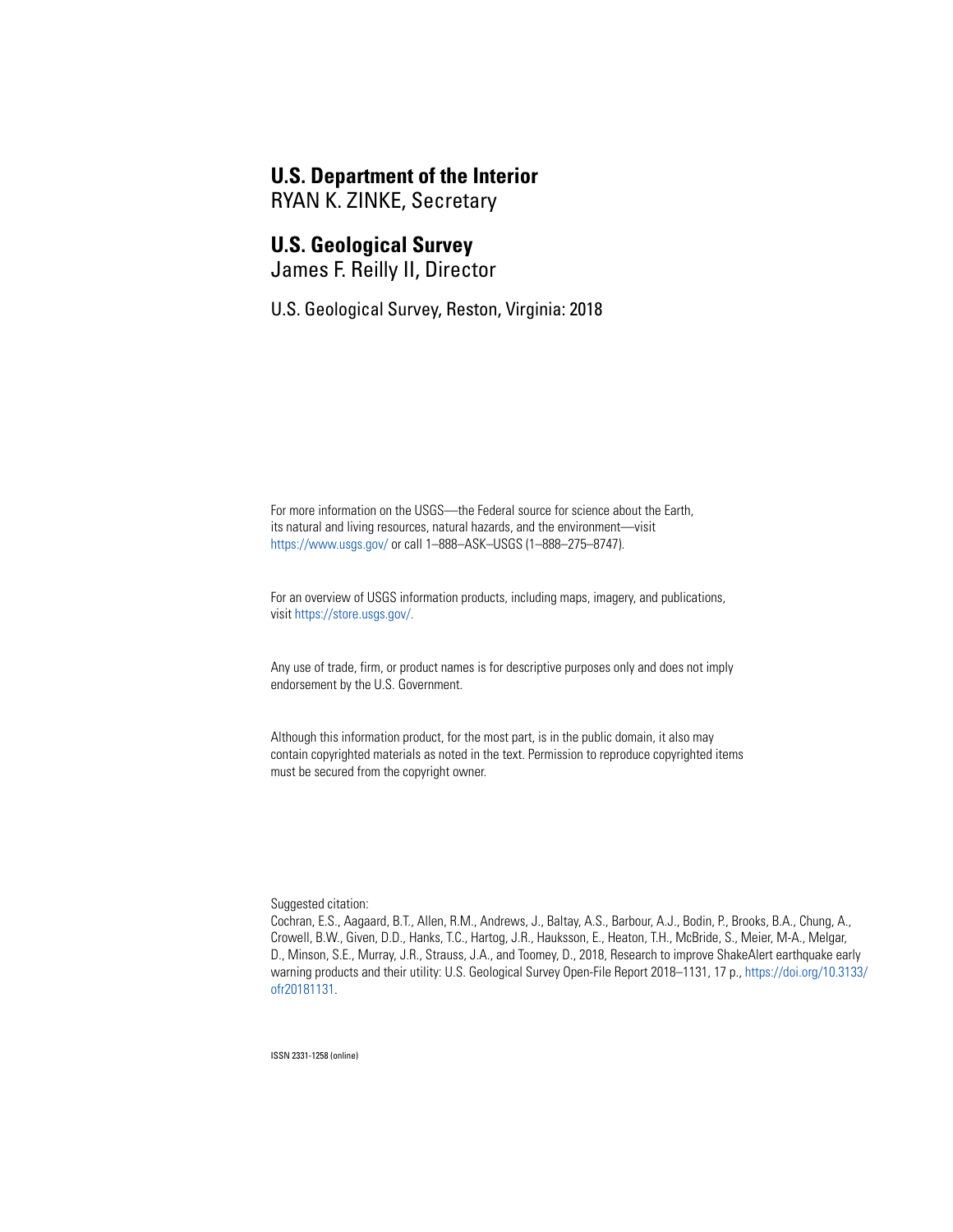# **Acknowledgments**

The authors thank those who provided input during the development and revision of this document, including Ruth Harris, Stephen Hickman, Keith Knudsen, William Leith, and Andrew Michael.

# **Contents**

| Technical User Needs and Development of a Cost-Benefit Framework5        |  |
|--------------------------------------------------------------------------|--|
|                                                                          |  |
|                                                                          |  |
|                                                                          |  |
|                                                                          |  |
|                                                                          |  |
|                                                                          |  |
|                                                                          |  |
| Increased Quality of Point-Source Algorithm Ground-Shaking Predictions 9 |  |
|                                                                          |  |
| Propagation of Uncertainties and Development of a Bayesian Framework  9  |  |
|                                                                          |  |
|                                                                          |  |
|                                                                          |  |
|                                                                          |  |
|                                                                          |  |
|                                                                          |  |
|                                                                          |  |
|                                                                          |  |
|                                                                          |  |
|                                                                          |  |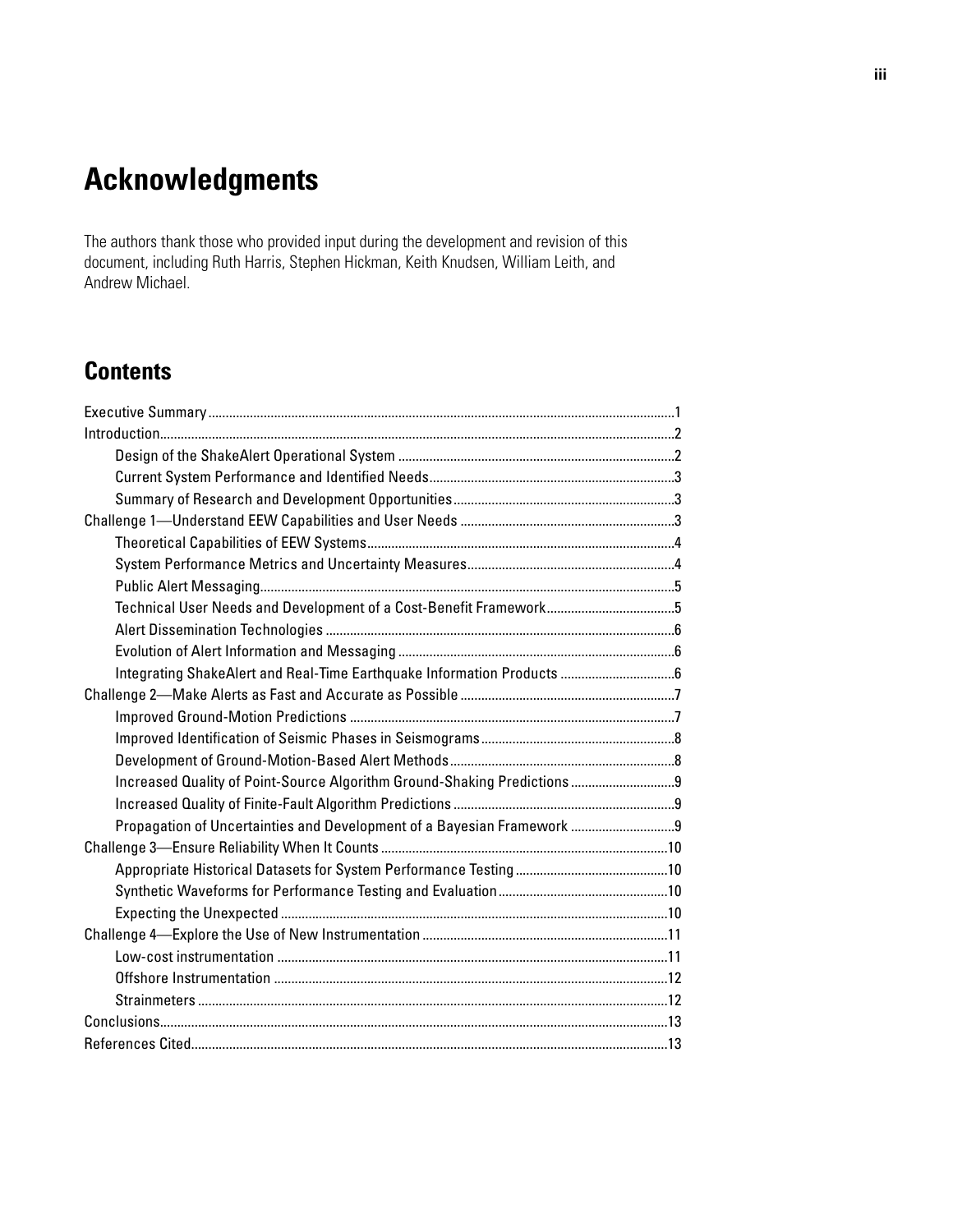### **Abbreviations**

- ANSS Advanced National Seismic System
- BART Bay Area Rapid Transit
- BSM borehole strainmeter
- EEW earthquake early warning
- GMPE ground-motion prediction equation
- GMICE ground-motion-to-intensity conversion equation
- GNSS global navigation satellite system
- GPS global positioning system
- IPE intensity prediction equation
- JCCEO Joint Committee on Communication, Education, and Outreach
- MEMS microelectromechanical system
- MMI Modified Mercalli Intensity
- OBS ocean-bottom seismometers
- PBO Plate Boundary Observatory
- PDS peak dynamic strain
- PGA peak ground acceleration
- PGV peak ground velocity
- PGD peak ground displacement
- UC University of California
- USGS U.S. Geological Survey
- XML extensible markup language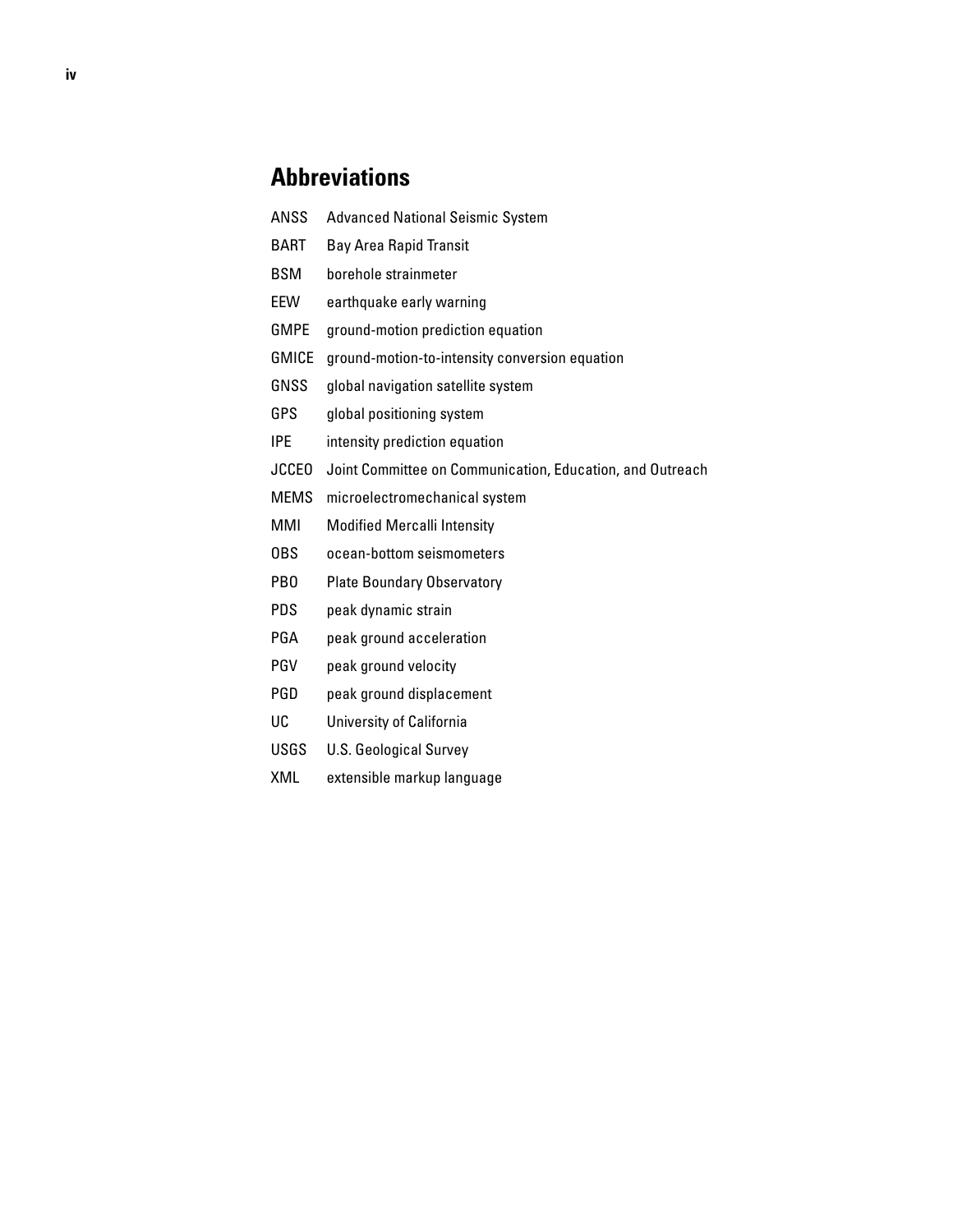<span id="page-6-0"></span>By Elizabeth S. Cochran, Brad T. Aagaard, Richard M. Allen, Jennifer Andrews, Annemarie S. Baltay, Andrew J. Barbour, Paul Bodin, Benjamin A. Brooks, Angela Chung, Brendan W. Crowell, Douglas D. Given, Thomas C. Hanks, J. Renate Hartog, Egill Hauksson, Thomas H. Heaton, Sara McBride, Men-Andrin Meier, Diego Melgar, Sarah E. Minson, Jessica R. Murray, Jennifer A. Strauss, and Douglas Toomey

### **Executive Summary**

Earthquake early warning (EEW) is the rapid detection of an earthquake and issuance of an alert or notification to people and vulnerable systems likely to experience potentially damaging ground shaking. The level of ground shaking that is considered damaging is defined by the specific application; for example, manufacturing equipment may experience damage at a lower intensity ground shaking than would cause damage to a building. Along the West Coast of the United States, the warning times for ground shaking could range as high as tens of seconds for moderate levels of ground shaking, or potentially longer, if a lower ground-shaking threshold is used to issue alerts. However, it is not always possible to provide advance warning of ground shaking, particularly for locations close to an earthquake that are most likely to experience very strong ground shaking. EEW alerts may be useful to individuals who can use a few seconds to move to a safe zone and to electromechanical systems that can take automatic actions to reduce damage and injuries. An EEW system, ShakeAlert, has been under development in the United States since 2006. Federal and State governments, as well as the private sector, are now investing in the ShakeAlert prototype system that will, when completed, become an operational public system for the West Coast of the United States.

While the current prototype is delivering alerts to test users, improvements to the accuracy, timeliness, and utility of the alerts are needed. For this reason, it is essential that the ShakeAlert system be continuously improved through targeted research, involving not only the current ShakeAlert partner organizations, but also the broader scientific, engineering, and emergencyresponse communities. To this end, this report describes the opportunities for improvement that can be addressed through research and development over the next 5 years.

Our recommendations are organized into four areas: (1) understand EEW capabilities and user needs, (2) make alerts as fast and accurate as possible, (3) ensure reliability when it counts, and (4) explore the use of new instrumentation.

The first challenge is to understand EEW capabilities and user needs. EEW must deliver actionable information to people and to automated systems to mitigate short- and longterm impacts of damaging ground shaking, so development of EEW must be motivated by the needs of users. Within this challenge, we must study the technical capabilities and limitations of EEW in general, and the ShakeAlert system specifically. This includes development of performance metrics that assess the timeliness and accuracy of alerts to understand the value and utility of the ShakeAlert EEW product(s) for various user groups, including different industry sectors, emergency-management agencies, and the public. Research is needed to define the alerting choices that maximize the utility of the system for users and to determine what the available communication pathways are for providing timely alert information. Additionally, we engage users to assess how alerts will be used by different sectors to mitigate losses and to inform EEW product design. Further, social-science research is needed to develop alert messaging, including what relevant prior and follow-up information are required, to ensure effective use of alerts.

The second challenge is to make alerts as fast and as accurate as possible. The timeliness and accuracy of an EEW alert is important because it will set in motion a series of actions and downstream products. An EEW alert will trigger notification across emergency-alert systems and across multiple communication channels to populations in impacted regions. The EEW alert region may grow as the earthquake fault-rupture length increases, and the EEW system's characterization of it, evolves. We must continue research into new or improved seismic and geodetic waveform-processing methods necessary to rapidly characterize the expected ground shaking and associated uncertainties. It is important to thoroughly evaluate whether new methods improve alerts through more accurate ground-motion estimates and (or) reduced latencies (that is, longer warning times). New methods could include tracking the extent of a large rupture in real time (known as finite-fault algorithms) and ground-motionbased EEW algorithms. Additionally, ground motion predictions could be optimized for each earthquake as the earthquake fault rupture progresses by using, for example, event terms to shift ground-motion curves for more (or less) energetic ruptures.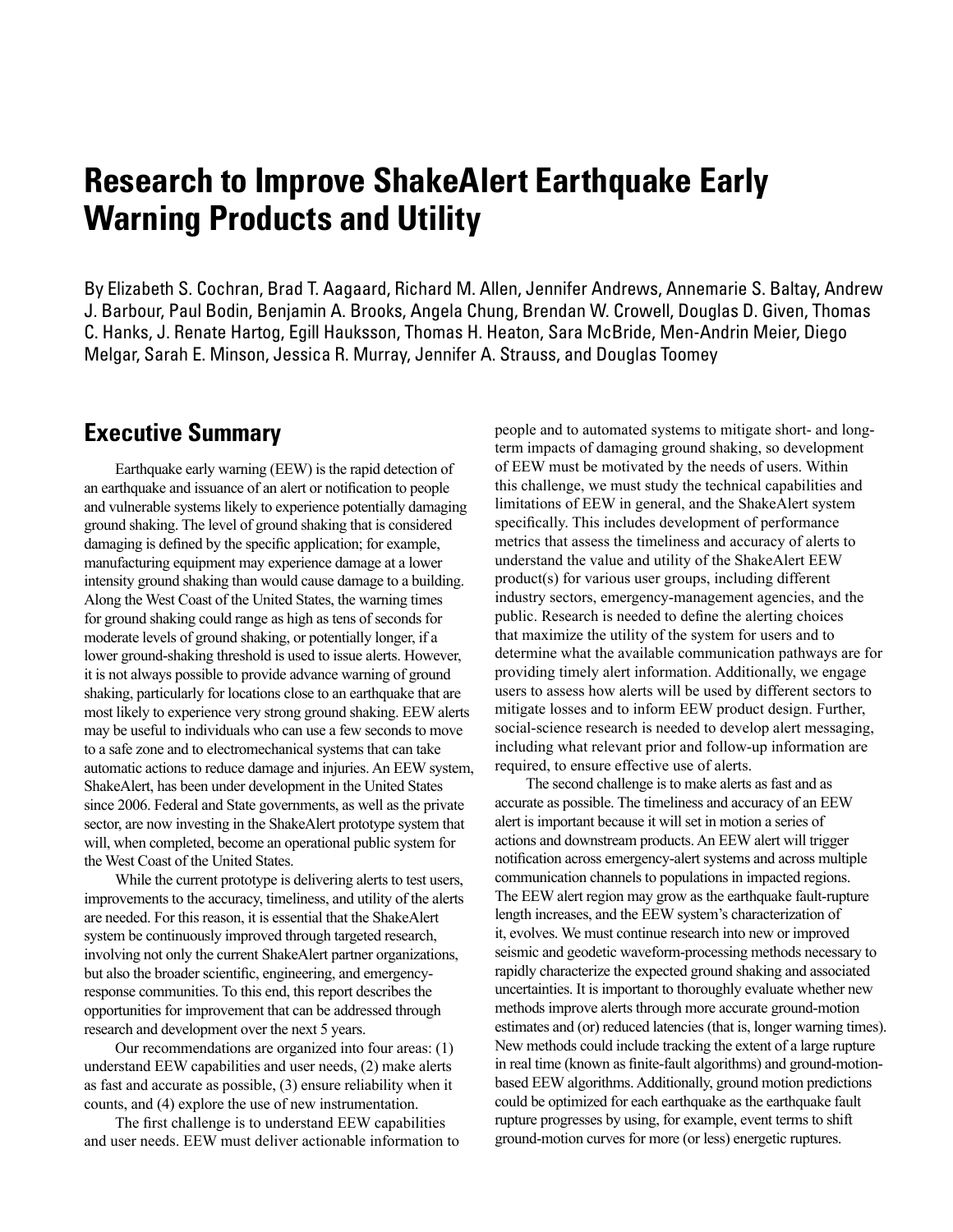<span id="page-7-0"></span>The third challenge is to ensure reliability when it counts. This challenge requires us to explore approaches that assess the expected performance of ShakeAlert across the range of earthquake magnitudes, locations, and depths that may occur within the alerting region. Large, damaging earthquakes and their associated aftershock sequences matter most for hazard and for EEW, but these large-earthquake sequences occur infrequently. We expect ShakeAlert to respond robustly to these large-earthquake sequences despite potentially long periods of relative seismic quiescence in the intervening years, and in spite of inevitable communication challenges that arise during and after a large earthquake. We must develop methods to utilize the broadest available datasets to test EEW performance, including ground-motion data recorded in other parts of the world. The observational period for large, damaging earthquakes in any particular region has been short in comparison to estimated large-earthquake recurrence times. Ground-motion records for very large, damaging western United States events and major aftershock sequences do not yet exist, nor do data exist for all potential sources of noise and spurious signals that ShakeAlert must be "tuned" to reject. In addition, robust synthetic data could provide the flexibility to test a wider range of earthquake magnitude, tectonic-setting, and noise scenarios than are covered by existing observational data. Synthetic ground-motion data must be thoroughly vetted against records of smaller magnitude earthquakes to ensure that they accurately capture both the onset and the amplitude of the ground shaking.

The final challenge is to explore the use of new instrumentation. The development of EEW around the world to date has focused on the use of high-quality, scientific-grade seismic and geodetic instrumentation. The use of additional types of instrumentation or information may also improve EEW products by filling gaps in sensor coverage in countries that already have dense seismic networks or enable EEW in countries without such networks. We must keep up with these developments and continuously assess their value in supplementing existing EEW systems, such as ShakeAlert, or enabling EEW where such systems do not exist. Such developments include low-cost instrumentation with microelectromechanical system (MEMS) sensors and global positioning system (GPS)/global navigation satellite system (GNSS) antennas embedded in low-cost consumer electronics, sea-floor seismometers, geodetic instrumentation deployed along the Cascadia and Alaska megathrust margins of western North America, and borehole strainmeters that are already deployed across the region.

### **Introduction**

Earthquake early warning (EEW) systems propose to trigger actions that may mitigate losses and reduce injuries from earthquakes (for example, Nakamura, 1988; Wu and others, 1998; Kanamori, 2005; Strauss and Allen, 2016).

EEW can provide up to tens of seconds of warning for moderate ground shaking (Modified Mercalli Intensity [MMI] IV–VI) (Meier and others, 2017; Minson and others, 2018); however, it is not always possible to provide advance warning particularly for locations close to an earthquake that may experience very strong ground shaking. EEW systems are operational in several countries around the world, including Mexico, Japan, Turkey, China, Taiwan, Italy, and Romania (Espinosa-Aranda and others, 1995; Hoshiba and others, 2008; Allen and others, 2009). ShakeAlert is an EEW system being developed for high-seismic-risk areas in the United States (Given and others, 2014). ShakeAlert development began in 2006 and is currently operating as a prototype system in California, Washington, and Oregon (Kohler and others, 2018). In 2018, ShakeAlert will begin a gradual public rollout, and expansion of public alerting will occur after the system attains the necessary sensor coverage, system alert performance metrics are achieved, and training and education of users is completed.

### **Design of the ShakeAlert Operational System**

The ShakeAlert system uses the earthquake-monitoring infrastructure of the Advanced National Seismic System (ANSS), a nationwide group of cooperating seismic networks coordinated by the U.S. Geological Survey (USGS) (Given and others, 2014). Additional investment and development are being undertaken to bolster the ability of the seismic networks on the West Coast of the United States to provide the rapid and dense ground-motion observations necessary for issuing earthquake alerts. Sufficient density (seismic-station spacing of  $\sim$ 20 kilometers [km] or less) of recording sensors is needed near earthquake-generating faults that can generate strong ground shaking (Kuyuk and Allen, 2013). Communication of ground-motion data from field stations to central processing sites, with minimal latencies, has become possible through upgrades to data handling (for example, sending seismograms in second or sub-second data packets) and improved telemetry (that is, conversion of dial-up modems to radio and [or] cellular modems). The seismic stations that contribute to ShakeAlert send continuous real-time data back to processing centers by some combination of radio, government-owned microwave, commercial cellular, commercial Internet, commercial frame-relay, satellite, and partner-owned telemetry systems. Further improvements are planned to ensure that seismic-network design and telemetry is optimized for speed, reliability, and redundancy.

EEW seismic-data processing and the generation of alerts takes place at ANSS regional network centers. Groundmotion data are transmitted to the nearest regional ANSS center where EEW-relevant parameters are computed. These EEW parameters are then shared between regional network centers for redundant EEW alert generation. The ShakeAlert operational system for the 2018 gradual public rollout includes an earthquake "point-source" algorithm that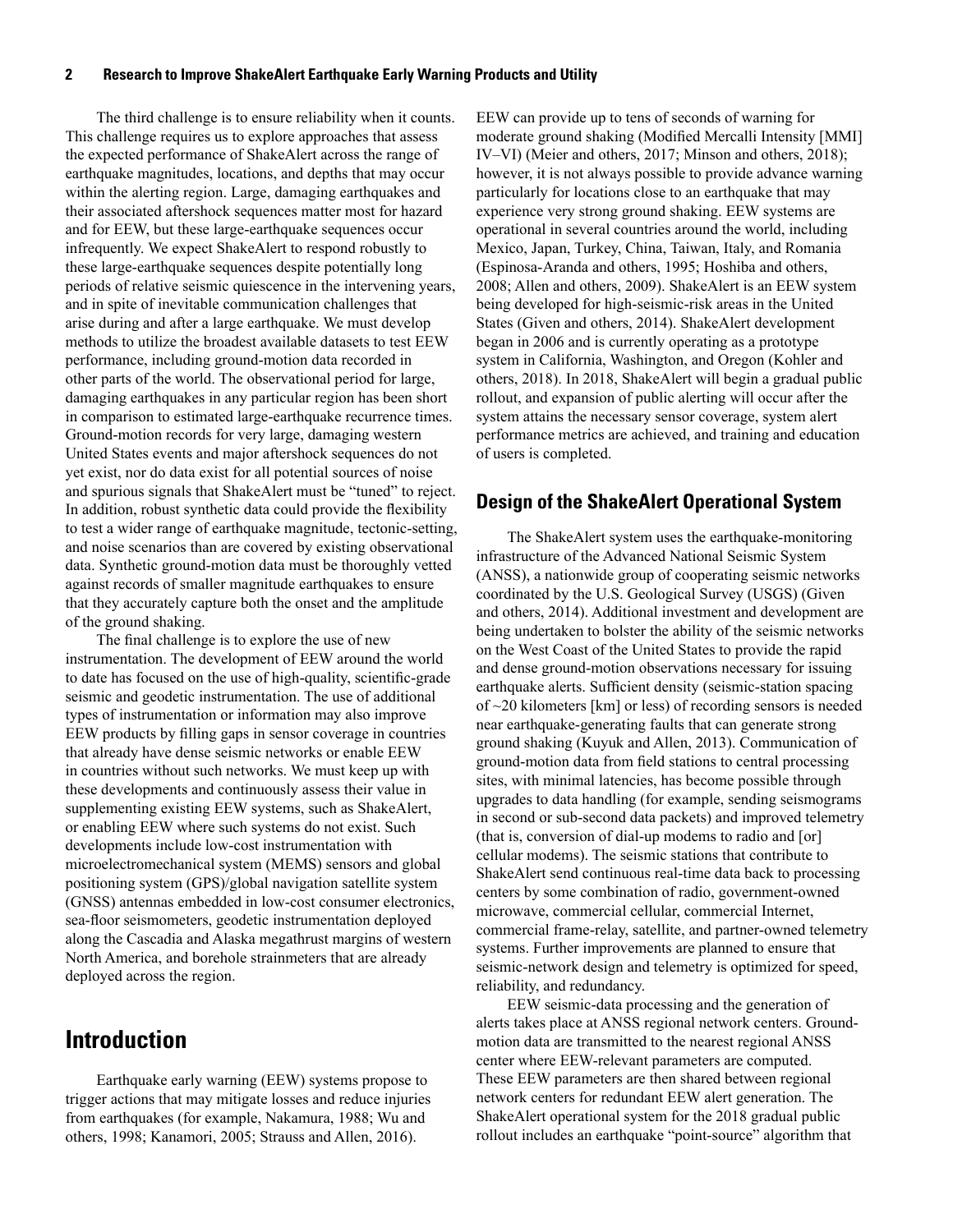<span id="page-8-0"></span>provides an estimate of the location, magnitude, and origin time of detected earthquakes and a "finite-fault" algorithm that estimates the rupture extent and magnitude of larger earthquakes. These algorithms characterize an evolving earthquake fault rupture by processing seismic-waveform data to detect significant ground shaking and then measure EEW-relevant parameters such as peak ground shaking and the frequency content of the ground shaking. Alert messages are formatted with extensible markup language (XML) and distributed via the Internet to ShakeAlert users.

### **Current System Performance and Identified Needs**

The Testing and Certification Platform evaluates the performance of the ShakeAlert system using analysis of alerts generated by real-time data and by replay of a test suite of waveforms from historical earthquakes and problematic events (noise spikes, teleseisms, and so forth) (see Cochran and others, 2018, for more information). The ShakeAlert real-time prototype system achieved several milestones over the past few years. The ShakeAlert system detected the 2014 magnitude (*M*) 6.0 South Napa, California, earthquake, and provided an alert 5 seconds before the S-wave arrival to the University of California police on the UC Berkeley campus, which experienced MMI IV at a distance of 38 km from the epicenter of the South Napa earthquake. An alert was also issued 8 seconds before the S-wave arrival to the emergency operations center in San Francisco, which experienced MMI IV at a distance of 50 km from the epicenter. In response to the shaking alert, Bay Area Rapid Transit (BART) activated their automated train-slowing system; however, no trains were in operation at the time of the earthquake alert (at 3:24 a.m.) because the earthquake occurred in the early morning.

In southern California, the ShakeAlert system detected the 2015 *M*3.8 earthquake in View Park (Los Angeles) that occurred at a depth of 11.1 km, resulting in an alert issued 3.4 seconds after the origin time, shortly before the S-wave reached the Earth's surface. Other successful examples include the 2018 *M*4.4 Hayward Fault earthquake for which the prototype ShakeAlert system issued alerts up to 12 seconds prior to human-felt ground motion (MMI II), and the 2018 *M*5.3 Santa Cruz Island, California, earthquake for which the system provided as long as 29 seconds advance notification for human-felt ground motion (MMI II).

Evaluations have also identified deficiencies in the ShakeAlert system. The system has issued false alerts caused by misinterpreting ground motion from one earthquake as several simultaneous earthquakes ("split events") and incorrect triggering on noise, timing pulses, or teleseismic arrivals (Cochran and others, 2018). Some alerts are also of lower quality owing to large errors in estimated earthquakesource parameters (magnitude or location), typically in regions of sparse seismic-station coverage or near the edges of the seismic network. Alerts are occasionally not issued for *M*4.5+ earthquakes, referred to as missed events, though these

usually occur in areas where the seismic-station density is low. Since the system went online in February 2016, there have been no missed events with magnitude *M*4.5 or greater near any major city on the West Coast. The six *M*4.5+ events that ShakeAlert failed to alert on between February 2016 and May 2018 occurred in remote and (or) offshore regions where there were too few nearby seismic stations to identify the event. Additionally, some alerts have provided correct information, but were issued too late for users to benefit. ShakeAlert must not only accurately detect whether an earthquake is happening, but it must also accurately calculate the expected ground shaking in order to identify which regions or users to alert. Work is currently underway to assess the timeliness and accuracy of ShakeAlert ground-motion estimates.

### **Summary of Research and Development Opportunities**

A number of research and development opportunities exist that will advance our understanding of EEW and improve the performance of the ShakeAlert system. We detail some of these opportunities here, formulating a set of challenges for the ShakeAlert system. These challenges are to (1) understand EEW capabilities and user needs, (2) make alerts as fast and accurate as possible, (3) ensure reliability when it counts, and (4) explore the use of new instrumentation. We believe these challenges can be met over the next 5 years.

### **Challenge 1—Understand EEW Capabilities and User Needs**

The goal of the ShakeAlert system is to provide users with advance warning of potentially damaging ground motions so that the users, in turn, can take protective action. The level of ground shaking that is considered as damaging is defined by the specific application; for example, manufacturing equipment may experience damage at a much lower intensity (perhaps MMI IV) than would cause damage to a building (typically MMI VII+). As such, conducting research on the expected capabilities of EEW systems as well as the needs of a diverse user community are central to the design and distribution of alerts.

During an earthquake, EEW algorithms generate a stream of information from the first detection of an earthquake to an expanding characterization of the seismic source that might include information about the extent of the fault rupture and the distribution of slip on the fault. This information is then converted into products (alerts) that are issued to users within geographic regions expected to experience ground shaking exceeding some threshold. The first challenges for EEW are identifying the scientific and technical capabilities of current EEW systems, the types of information most critical for users, how alerts can most efficiently be distributed, and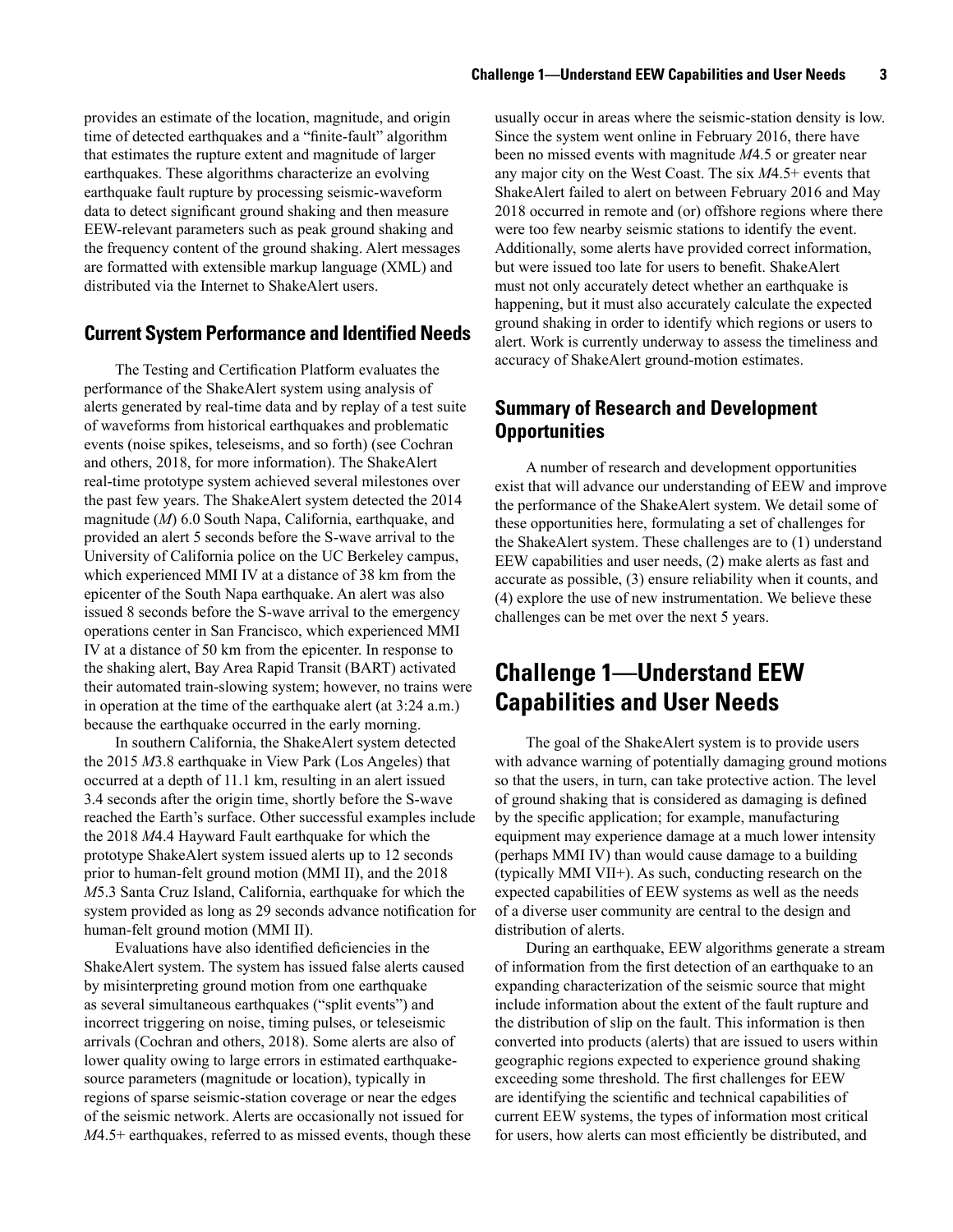<span id="page-9-0"></span>how to integrate these alerts with other real-time earthquake information products. These challenges will require a broad collaboration among not only geoscientists, but also researchers in the fields of technology and social sciences.

Continued and expanded engagement between ShakeAlert project members and users is essential. Research and development are needed in the following broad areas:

- Theoretical capabilities of EEW systems;
- System performance metrics and uncertainty measures;
- Public alert messaging, including post-alert information;
- Technical user needs and development of a cost-benefit framework;
- Alert dissemination technologies;
- Evolution of alert information and messaging; and
- Integrating ShakeAlert and other real-time earthquake information products.

### **Theoretical Capabilities of EEW Systems**

Current work on theoretical capabilities of earthquakesource-based EEW methods indicates that theory-based limitations should be considered when designing an effective system, including considerations of the timeliness of alerts for a physically realistic evolution of earthquake fault rupture (Meier, 2017; Minson and others, 2018) and the accuracy of groundmotion predictions. Additional work is required to assess the expected performance for various measures of ground motion, including peak ground acceleration (PGA), velocity (PGV), and displacement (PGD), and for different earthquake frequency/ magnitude distributions, regional attenuation, rupture behavior, site/basin characteristics, rupture directivity, and so forth. These predictions should be tested against observations, where available. Additionally, we must understand the advantages and disadvantages of algorithms that describe earthquakes using point-source parameters (for example, Allen and Kanamori, 2003; Allen, 2007; Wu and others, 2007; Allen and others, 2009; Böse and others, 2009; Kuyuk and Allen, 2013), algorithms that describe earthquakes using finite-fault parameters (Böse and others, 2012; Allen and Ziv, 2011; Grapenthin and others, 2014; Minson and others, 2014; Crowell and others, 2016), and algorithms that predict expected ground motions from observed ground motions without determining earthquake magnitude, location, or rupture extent (for example, Hoshiba, 2013; Hoshiba and Aoki, 2015; Kodera and others, 2016; Kodera and others, 2018; Yang and others, 2018). The results will allow for a greater understanding of the expected performance of EEW systems that predict ground shaking from source magnitude and location information as well as systems that directly predict expected ground-shaking intensities from the earliest shaking observations.

### **System Performance Metrics and Uncertainty Measures**

An ideal EEW performance metric would be applicable to any kind of EEW algorithm and any type of earthquake scenario; it would also consider the evolving ground-motionprediction accuracies during an earthquake, from the first alert through to the final alert issued by the EEW system. Such a metric may be the basis for evaluating performance of algorithms in absolute terms (how good are the warnings that EEW systems can provide?) as well as relative to other algorithms or algorithm versions. This approach would enable the community to methodically evaluate the benefit of EEW system modifications on all scales (for example, new algorithms, new features of existing algorithms, and so forth), and to determine which alerting strategies lead to optimal outcomes. Furthermore, it may provide guidance on how ground-motion predictions from multiple algorithms should be combined to produce a more accurate ensemble groundshaking prediction. The metrics should also allow evaluation of the tradeoffs between gain and complexity when different variants of EEW algorithms are compared—implementation of a more complex algorithm is only warranted if it leads to a significant increase in warning time and accuracy of predicted ground shaking.

EEW-performance evaluation is evolving from proxy metrics, such as magnitude and location errors, to the actual target metric of EEW—predicted ground motion and its uncertainties. These ground-motion-based metrics help us answer these questions:

- How accurately can an EEW algorithm predict ground motions, and with what timeliness relative to the onset of strong ground motion?
- How does this accuracy translate into correct, false, and missed alerts in threshold-based end-user applications?

Additionally, a performance assessment might consider weighting the performance by the local population density within the alert region in addition to the accuracy of ground-motion estimates and warning times. Continuing research will assess how the ShakeAlert system performs using the developed metrics, identify deficiencies in current EEW approaches, and use these to prioritize further improvements to the system. Additionally, socialscience research assessing user needs and perception will drive development of improved performance metrics.

Realistic uncertainty measures should be determined that are consistent across all EEW algorithms. A shaking-intensity uncertainty is needed, as well as the likelihood that an alert constitutes a true event. These two uncertainty measures would capture both the historical performance of the EEW system as well as the information (for example, available data or quality of solution) from which the current alert is derived; these uncertainties must be combined and provided to technical users along with the alert for use in decision-making to initiate mitigating actions.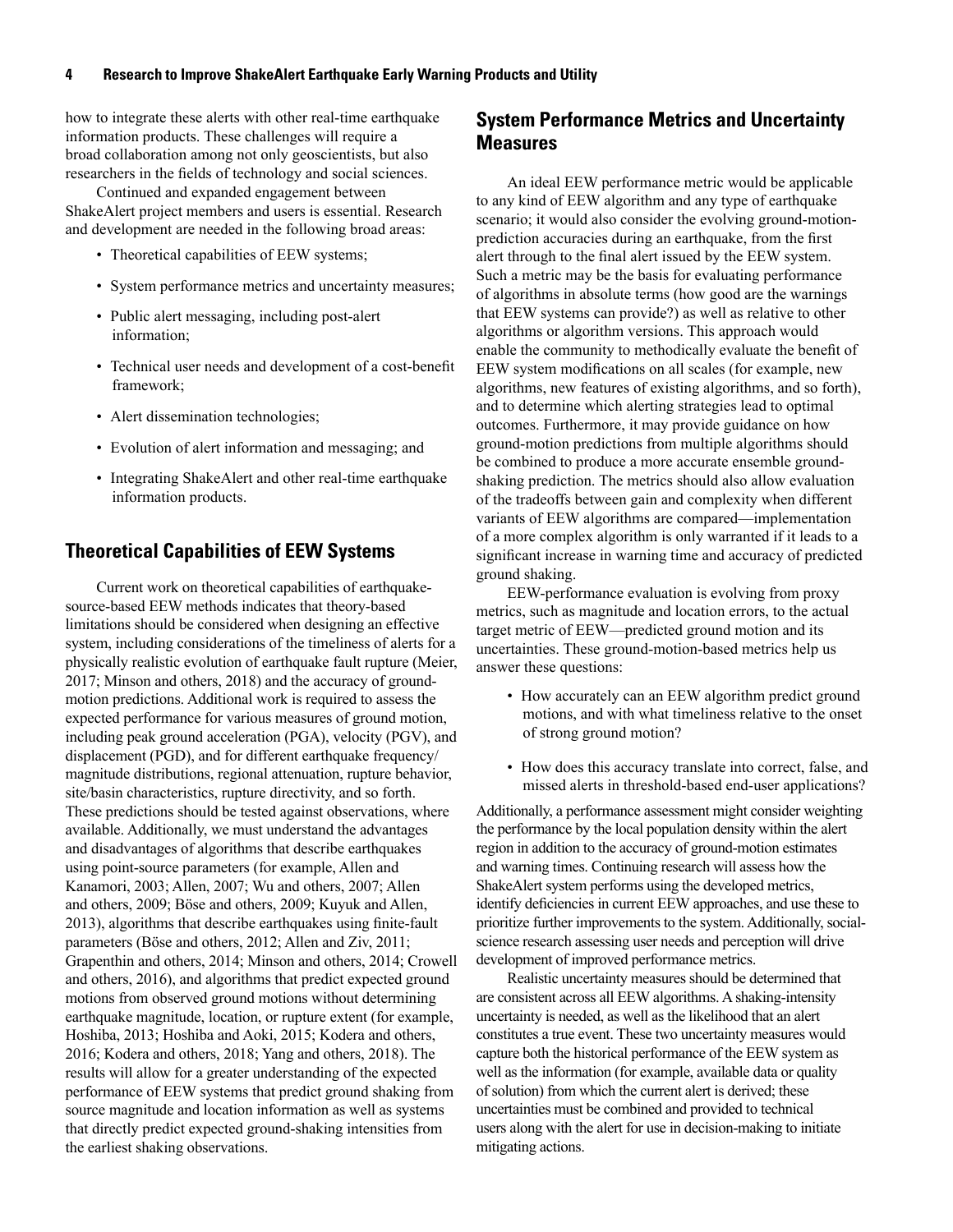### <span id="page-10-0"></span>**Public Alert Messaging**

Before an EEW system is used to issue public alerts, it is necessary to understand expectations from the public and to produce appropriate training material that maximize users' understanding and effective use of the alerts (Kamigaichi and others, 2009). The relatively low seismicity rates along the West Coast compared to other nation's regions with EEW systems mean that first-time public users in the United States will likely have limited, if any, experience of what "strong" ground shaking feels like and how EEW works.

Investigating user needs and expectations of an EEW system is critical to the success of ShakeAlert. We do have some information about the needs of users from several studies conducted around the world. For example, several alerts were issued by Mexico's EEW system (SASMEX; Espinosa-Aranda and others, 1995) in September 2017, including for the 2017 *M*7.1 Puebla earthquake that caused significant damage in Mexico City. In October 2017, a reconnaissance team of seismologists and social scientists examined public perception of the Mexico EEW system (Allen and others, 2017). Their findings suggest that alerts for incoming shaking should be simple and only provide information that is immediately actionable, for example, a message like "earthquake shaking expected"; however, initial alert information should be followed rapidly by information about the earthquake that occurred and post-event actions that users might take. Additionally, follow-up messages should declare an alert as false (if it was) to minimize confusion. We must also consider what follow-up messaging is necessary for cases where an alert is not issued for an earthquake that the system was designed to detect, or for regions that may have not have received a timely alert prior to strong shaking. In a study of early ShakeAlert users in California (Johnson and others, 2016), most technical users plan to provide warnings to individuals (employees and [or] customers) rather than activate automated responses to reduce damage to equipment or other infrastructure. More information about users' needs is necessary, but these studies point to the importance of investigating the appropriate alert thresholds, alert messaging, and technology pathways for rapid alert dissemination.

We must provide public users with enough information to know how to react before, during, and after an EEW alert. Advance education should include information about size of earthquakes and range of ground-shaking levels for which the system is designed to issue alerts. Additionally, it is critical to convey that a user may not always receive a timely warning or that they may receive a false alert (for example, an alert with no associated earthquake). The alert message itself must provide sufficient information to ensure understanding of the hazard and to encourage appropriate action. Rapid follow-up information may include how long to shelter after the alert has been received; this is especially true if a user does not feel ground shaking at their location. And, if shaking is strong, follow-up messages could provide information about expected aftershock information and (or) steps to take in the period immediately following the earthquake. The need to optimize the messaging is a reason why ShakeAlert needs to investigate end-user/public messaging. User messaging should be paired with new earthquake information and response products that could potentially help save lives and guide emergency response immediately after a large earthquake. Some of these new products are described in the section titled "Integrating ShakeAlert and Real-Time Earthquake Information Products" below. Some efforts may require coordination with other emergency management agencies (for example, Federal Emergency Management Agency and [or] State and local emergency-management agencies) to deliver public safety information, such as a response checklist with information about keeping phone lines free and stopping gas leaks, customized according to the user's location and earthquake shaking intensity and impact.

 The ShakeAlert education and training is being developed by the Joint Committee on Communication, Education, and Outreach (JCCEO), a committee comprised of communications experts at USGS and partner universities as well as emergency managers in California, Oregon, and Washington. The JCCEO is currently developing a roadmap for implementation of a comprehensive and actionable training program for all audiences that integrates best practices from social-science research on hazard communications. This plan may need to consider potential differences between areas where alerts are distributed, such as a community's perception of their seismic risk and (or) how often alerts are expected to be issued. It will also need to develop best practices for training various groups and communicating early warning to various communities, sectors, and a broad audience with diverse needs.

### **Technical User Needs and Development of a Cost-Benefit Framework**

To date, technical users are engaged through personto-person communication along the West Coast through the ShakeAlert JCCEO. A portal is available for technical users to request new alert capabilities and submit reports of technical problems. ShakeAlert should undertake regular (annual or bi-annual) feedback surveys of technical users and analyze the results to determine whether or not alert information aligns with user needs and to update performance metrics so that the system is evaluated (and improvements prioritized) based on maximizing user benefits. Surveys from other countries with EEW systems have provided information to guide future developments (Suárez and others, 2009; Nakamura and others, 2013). The user-feedback surveys should be augmented by workshops for technical users within different industry sectors (for example, transportation, emergency management, communications, and so forth), where key stakeholders can discuss new advances in ShakeAlert science as well as their specific needs. A framework for collecting feedback from these workshops, extracting common areas of concern, and integrating the highest priority items into the ShakeAlert project-management plan will need to be formalized.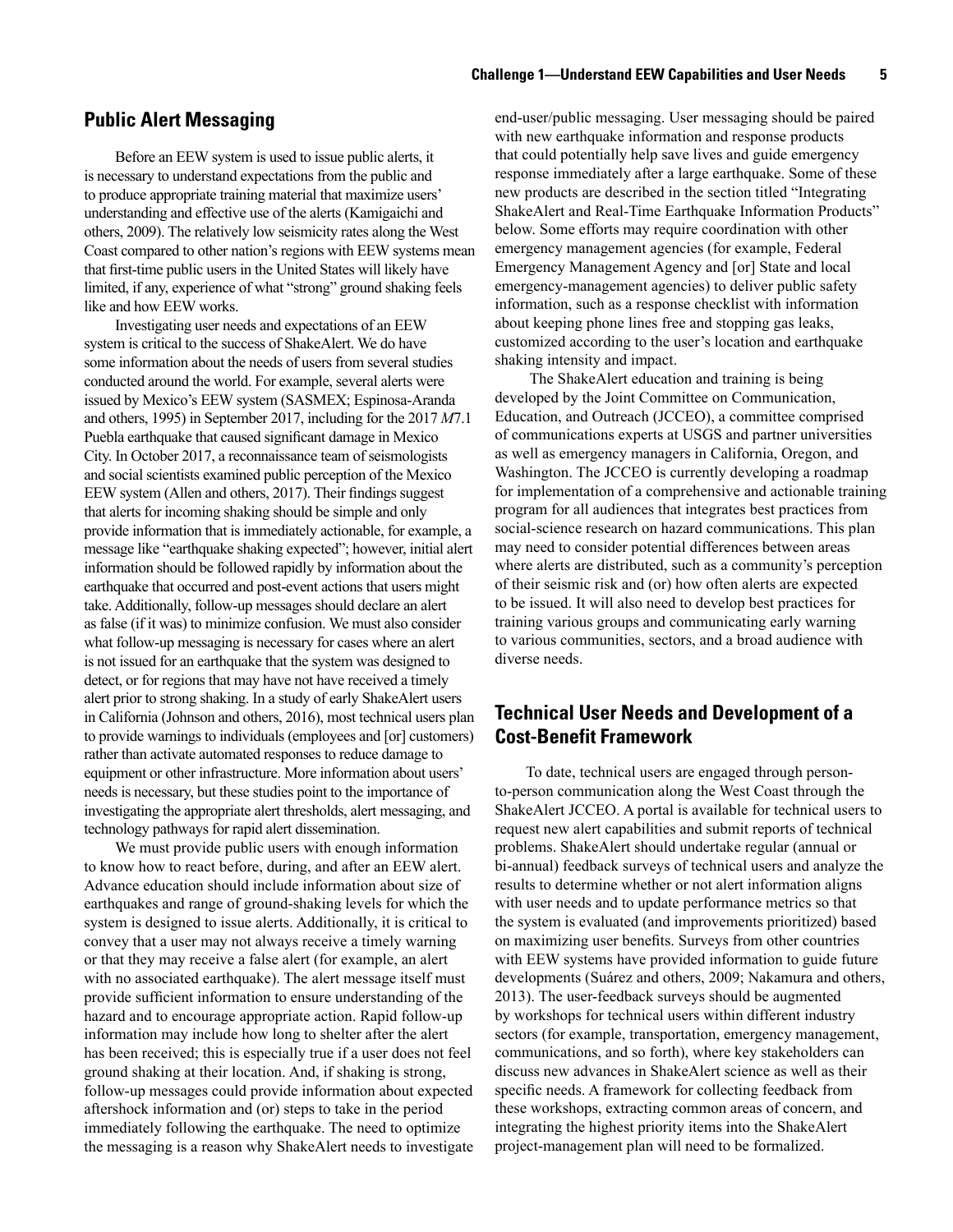<span id="page-11-0"></span>Technical users must also be trained to understand how to maximize their benefits from the EEW system. The goal of this work is to give users a basic framework to undertake specific cost-benefit actions for their organization in order to determine whether and how to utilize EEW alerts. The utility of an EEW system requires consideration of the expected performance of the ShakeAlert system, the expected distribution of earthquakes, a user's alerting and damage thresholds, and the required time for completing the mitigating action. This may require developing, in a generalized sense, user-specific cost functions for both the mitigating actions and amount of damage prevented. For example, ground-motion cost-based performance metrics could be applied to analyze the utility of EEW for various damage and alerting thresholds and for a range of expected earthquake ruptures, such as provided by the Uniform California Earthquake Rupture Forecast probabilities (Field and others, 2014) or similar studies.

### **Alert Dissemination Technologies**

Currently, the ShakeAlert system distributes an XMLformatted alert message via public Internet to a limited set of beta and pilot users. These users utilize ShakeAlert products via direct access to XML messages, or through use of computer or mobile applications that parse and display information contained in the XML messages. For automated response, these users typically want a direct connection to the XML-formatted alert messages that are disseminated via public Internet by the ShakeAlert servers. For alerting to individuals, ShakeAlert currently provides a demonstration computer application (UserDisplay) and a mobile phone application (MyEEW) that parse the XML messages and display alert information. So far, these Internet-push distribution methods are limited in the number and types of people they can reach and are therefore not sufficient for broad dissemination of alerts. However, UserDisplay may have a role to play in providing a comprehensive view of system information to technical users and key stakeholders. Research is needed to understand the needs of technical user groups to drive future development of the UserDisplay program and extrapolate what other users want beyond what is currently provided by UserDisplay to inform future design choices.

Once public alerting is initiated, alerts must be efficiently disseminated to the public with minimal delays to ensure alerts get to people who need them; thus, the mechanisms by which ShakeAlert distributes products must be adapted and expanded. The ability to deliver alerts in a timely manner, release users after the warning has expired, and provide follow-up information explaining why the user did or did not receive an alert are all important to both the actual and perceived success of ShakeAlert. Research evaluating the alert latencies for current and developing distribution technologies is necessary; the results of this research will need to be regularly communicated to the JCCEO to guide ShakeAlert outreach. The single most important component of this task is to determine how ShakeAlert can distribute the

information required for successful EEW alerting in a manner that is timely, scalable to millions of people, and robust during and following large earthquakes. Based on these results, we will need rapid internal technical development to implement the recommendations, and work closely with the JCCEO to educate the public on the types of information they should expect from ShakeAlert. While immediate large-scale activity is required to design and implement alerting technology for ShakeAlert before public rollout, it is important to recognize that this is not a one-time effort. As technology evolves and the ways people receive information changes, ShakeAlert will need to continuously reevaluate how it distributes alerts.

### **Evolution of Alert Information and Messaging**

The planned EEW alert product is simple and conveys that earthquake shaking above a minimum threshold is expected in a region. Through feedback collected from users, we may learn that additional alert information would be beneficial. For example, users may want to know the peak amplitude of the shaking and (or) the expected arrival time for a given threshold of shaking at their location. Further, the duration over which ground motion exceeds a certain threshold is important for damage generation (for example, Nakamura and others, 2011) and for how shaking is perceived. Research is needed to explore whether existing or new methods could provide such information and what the expected uncertainties are on additional information. In addition, optimal EEWmessaging strategies for delivering more complex information will need to be developed. Examples include messages such as "expect shaking to continue for more than 10 seconds", or sending an "event over" message based on the expected duration. Sending an "event over" message might also provide an opportunity to share subsequent information about the likelihood of aftershocks to better prepare people for what is likely to follow a large-magnitude event.

### **Integrating ShakeAlert and Real-Time Earthquake Information Products**

Development of new science products that use information from ShakeAlert may be possible. For example, rapid magnitude estimates, finite-fault locations, and (or) surface-slip estimates could potentially be used to estimate surface displacement at critical lifeline infrastructure, create maps of real-time peak-ground shaking, improve tsunami warning, and forecast aftershock probabilities. These products should be driven by priorities identified from user and stakeholder feedback and will require development of new methodologies, testing, and eventual implementation of each new operational product. Each potential product requires a proof-of-concept demonstration and assessments by relevant users before evolving into an operational product through comprehensive testing and software-engineering support.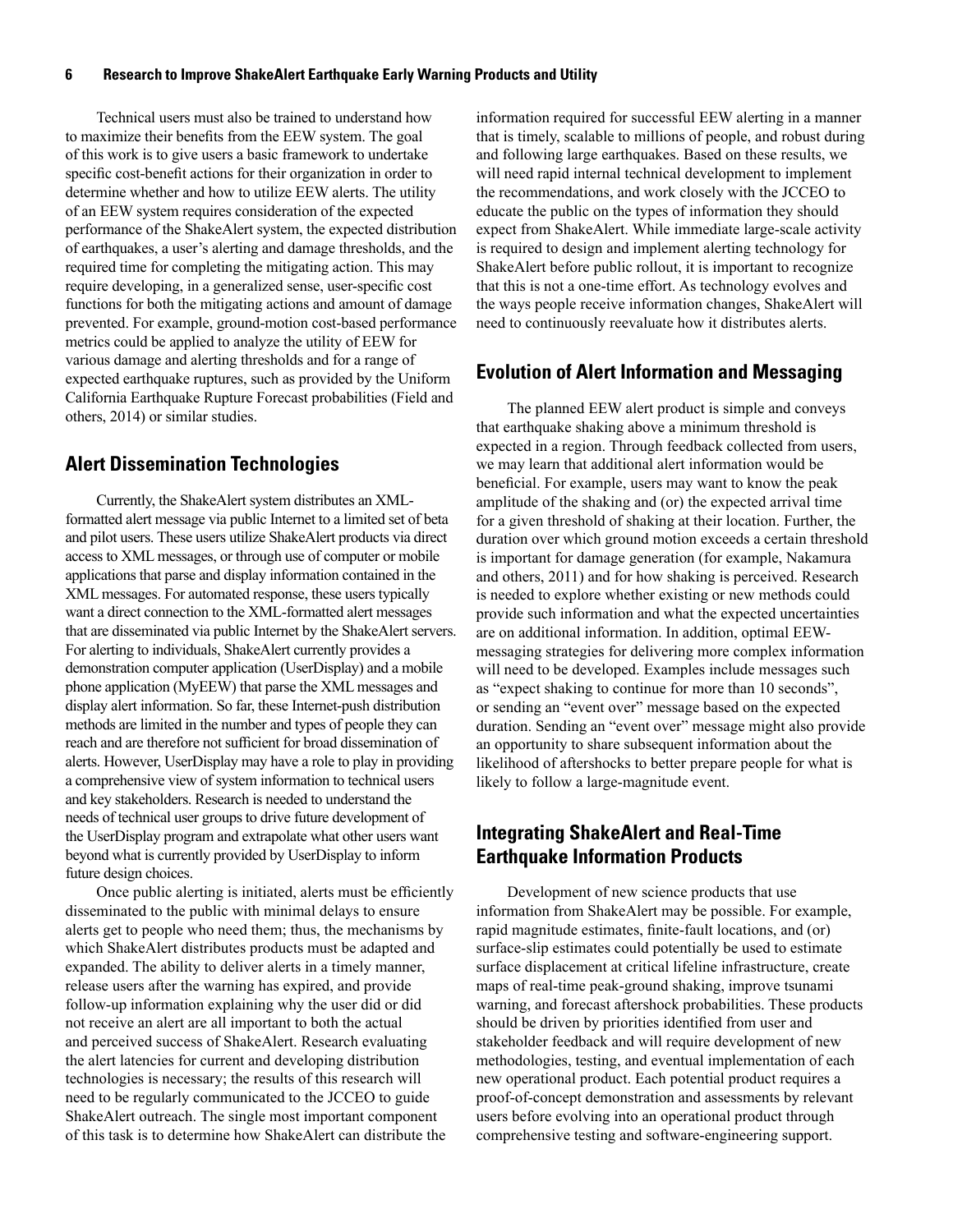## <span id="page-12-0"></span>**Challenge 2—Make Alerts as Fast and Accurate as Possible**

The quality of real-time ground motion warnings may vary significantly over time; quality may increase as more data become available upon which warnings can be based, but it may also decrease if an earthquake grows into a more complex event for which ground motion is difficult to predict until the earthquake fault rupture has grown to sufficient size. Depending on the EEW alert distribution pathway, the frequency at which updates can be delivered to users is expected to vary and is as yet unknown. It may take several seconds to distribute EEW alerts across a large region, possibly hindering the speed with which updates can be sent. And it is likely that different user groups may require diverse types of alert information, such as expected shaking intensities versus peak ground acceleration or spectral amplitudes, as seen with the Japanese warning system (Fujinawa and Noda, 2013).

The goal of EEW system design is to maximize the warning accuracy and timeliness at any given point in time, such that the most accurate ground-motion estimates are provided with maximum time before the arrival of shaking that exceeds a given ground-motion threshold. How EEW quality can be maximized may depend on the size of the target earthquake: for medium-size events (*M*5–7), algorithms can be relatively simple but need to be fast, because affected regions are close to the epicenter, whereas very large events (*M*7+) require more complex algorithms that can characterize effects on ground motions from long earthquake fault ruptures in real time. It is these largest earthquakes for which real-time geodetic data, for example, from high-rate scientific GNSS stations, have the most potential for earthquake sourcebased algorithms to improve EEW because of the tendency of earthquake-magnitude estimates from the initial P wave to saturate for *M*≥6.5 (Kanamori, 2005; Rydelek and Horiuchi, 2006; Hoshiba and others, 2011). EEW systems must be able to provide accurate warnings across the expected range of magnitudes, earthquake fault-rupture lengths, locations, and earthquake-source types (focal mechanisms, directivities, and fault slip) that produce damaging ground motions within the alert region.

In the context of this challenge, we suggest how the quality of EEW ground-motion predictions can be evaluated and outline strategies that have the potential to increase EEW quality for different kinds of scenarios. The key areas that need to be addressed are:

- Improved ground-motion predictions;
- Improved identification of seismic phases in seismograms;
- Development of ground-motion-based EEW alert methods;
- Increased quality of earthquake point-source algorithm predictions;
- Increased quality of earthquake finite-fault algorithm predictions; and

• Propagation of uncertainties and development of a Bayesian framework.

### **Improved Ground-Motion Predictions**

The EEW system is inherently a ground-motion warning system—users care about the level of shaking they experience at their location. For algorithms that only provide an estimate of an earthquake magnitude and location, the expected ground motions must be estimated by using a ground-motion prediction equation. However, the method of simply applying an existing ground-motion prediction equation (GMPE) to an earthquake magnitude and location results in large inherent uncertainties in EEW ground-motion predictions at the user's location (Allen, 2007). The choice of ground-motion models (GMPEs, ground motion to intensity conversion equations [GMICEs], and intensity prediction equations [IPEs]) is a crucial element in EEW systems, and there is room for improvement. The quality metrics suggested earlier will allow evaluation of which ground-motion models leads to the strongest EEW performance.

Most existing ground-motion models have not been specifically designed for EEW applications, and they are often dominated by recordings made at distances of tens to a few hundred kilometers from earthquake-generating faults. Many GMPEs also include parameters not readily available in real time or are not modeled in EEW algorithms. For example, most GMPEs use the earthquake depth as a model parameter (for example, Abrahamson and others, 2014), as it is a major predictor of the energetics of the earthquake and, hence, observed ground motion, yet current ShakeAlert point-source algorithms use a fixed depth for all earthquakes. Consideration of the depth or making an adjustment when it is not known is critical for accurately predicting the ground motions. Additionally, most existing GMPEs and IPEs use rupture distance, not epicentral/hypocentral distance (for example, Abrahamson and others, 2014; Boore and others, 2014) as the most meaningful source-to-receiver distance metric; yet, rupture-distance estimates for large earthquakes often only become available late in an EEW sequence when a finite-fault EEW algorithm comes into play. The ShakeAlert community should assess the potential performance improvements of using EEW-specific ground-motion models or the adaptation/optimization of existing relations. All ground-motion prediction models express strong variability of observed ground motion owing to variations in earthquake source parameters, seismic-wave propagation, and local site effects near the Earth's surface; these uncertainties should be included both in determining optimal alert criteria and in communicating expected system performance to users.

Implementing specific source, site, or seismic-wave propagation path components into early warning GMPEs will reduce the uncertainty in ground-motion estimation, yet necessarily lead to increased complexity and computational time associated with these improvements. For example,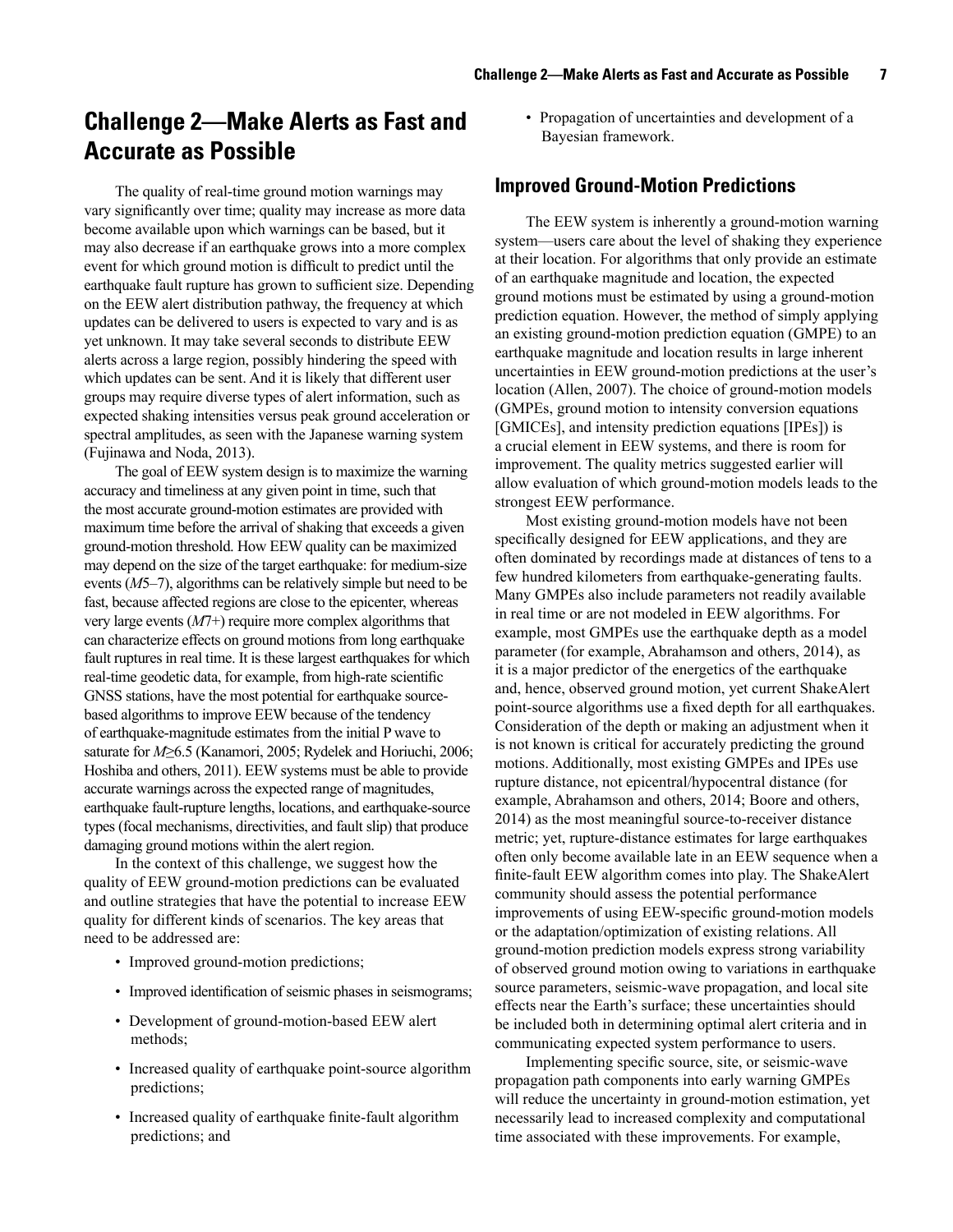<span id="page-13-0"></span>including a source-specific term, akin to an earthquakeenergy stress drop or earthquake-magnitude adjustment, can reduce the uncertainty in the ground-motion prediction. Also, including finite-fault information, particularly for large-earthquake fault ruptures, will lead to more accurate near-field ground-motion prediction, which is of particular importance for EEW. The addition of wave-propagation directivity information as the rupture unfolds could improve our ground-motion accuracy, but may prove to be challenging. Additionally, we need to consider how to incorporate site parameters (for example,  $V_{S30}$ , the shear-wave velocity in the upper 30 meters of Earth's crust) or basin characterization in EEW to reduce uncertainties in ground-motion estimates. It is also important to consider how to best adapt current engineering-oriented GMPEs, which often include sophisticated terms that are typically not immediately known in an early warning situation, such as the differences in ground shaking on the upper versus lower sides of a dipping fault, known as the hanging-wall effect.

### **Improved Identification of Seismic Phases in Seismograms**

In the current ShakeAlert system, EEW alerts using point-source algorithms are based on P-wave detections at a small number of seismic stations (Kohler and others, 2018). Therefore, EEW system performance can be enhanced by refining our ability to distinguish P-wave energy on seismic waveforms from all other sources of motion. Algorithms currently use a variety of waveform characteristics, but better approaches are needed.

The ShakeAlert algorithm uses a combination of methods to distinguish local events from regional or teleseismic earthquakes including filtering based on characteristic or peak period parameter and peak-displacement amplitude, setting minimum thresholds for different parameters, and requiring multiple stations to confirm events (Allen and Kanamori, 2003; Allen, 2007; Wu and others, 2007; Allen and others, 2009; Böse and others, 2009; Kuyuk and Allen, 2013; Hartog and others, 2016). A number of measures are used to distinguish earthquake signals from noise, but these methods occasionally admit environmental noise or teleseismic signals, or reject true earthquake arrivals (Hartog and others, 2016; Cochran and others, 2018). Further research aimed at noise discrimination at the single-station level is needed. Methods may include using either parametric information (for example, consistency of multiple waveform attributes such as peak ground motions, frequency content, and so forth) or machinelearning techniques to automatically categorize waveforms as local seismic phases or noise (for example, Ross and others, 2018), to decrease alerting time by placing greater confidence in the earliest alerts, as well as to reduce false and missed earthquakes. The machine-learning techniques may require

use of graphics processing units within a cloud that provides computing resources on demand.

Future EEW software codes may require serverless architecture for improved performance in a cloud computational facility, which would enable the use of opensource software tools for a variety of routine tasks. Testing and developing EEW algorithms as a platform using modern software frameworks will enable EEW capacity to evolve with other emerging technologies. This is necessary to facilitate interoperability between EEW and emerging data communications and automatic decision tools deployed by our most sophisticated EEW users.

The current point-source ShakeAlert algorithm requires phase discrimination so that only P-wave information is used and S waves are excluded. If S-wave detections are not correctly discarded, magnitude and location estimates may be erroneous and split-event alerts can occur. Split events are multiple alerts issued for a single event that are based on poor location and magnitude estimates (Hartog and others, 2016; Cochran and others, 2018). Alternatively, when P-wave detections are incorrectly discarded, earthquake alerts have been delayed, degraded, or prevented (Hartog and others, 2016). Current methods do not ideally distinguish between Pand S-wave phases. While there is ongoing research focused on using polarization analysis for P- and S-wave phase discrimination, additional techniques should be explored.

### **Development of Ground-Motion-Based Alert Methods**

Ground-motion-based EEW alerting methods (for example, Hoshiba, 2013; Hoshiba and Aoki, 2015; Kodera and others, 2016; Yang and others, 2018) may provide rapid warnings for moderate to strong ground shaking and may have improved performance during aftershock sequences or other periods of high seismicity rates. The method deployed in Japan (Kodera and others, 2018) is straightforward: if strong ground motions are observed at a seismic station, an alert is immediately issued to all locations within  $\sim$ 30 km of that station, warning those regions to expect similar shaking levels. The approach may improve the accuracy of the ground-motion prediction relative to source-parameter-based approaches by automatically adjusting the median prediction to account for between-earthquake variability of ground motion (that is, the "event term" in GMPEs). Furthermore, ground-motionbased EEW methods are less likely to be confused at times when multiple earthquakes occur nearly simultaneously, such as during aftershock sequences (Kodera and others, 2018); they also may not suffer from the same failure modes of earthquake source-based methods, including split events and teleseisms mischaracterized as local earthquakes. Finally, the method is attractive for use with low-cost seismic sensors that can provide dense observations of PGA and PGV (Kodera and others, 2016). This method may be extended to include basic attenuation functions to estimate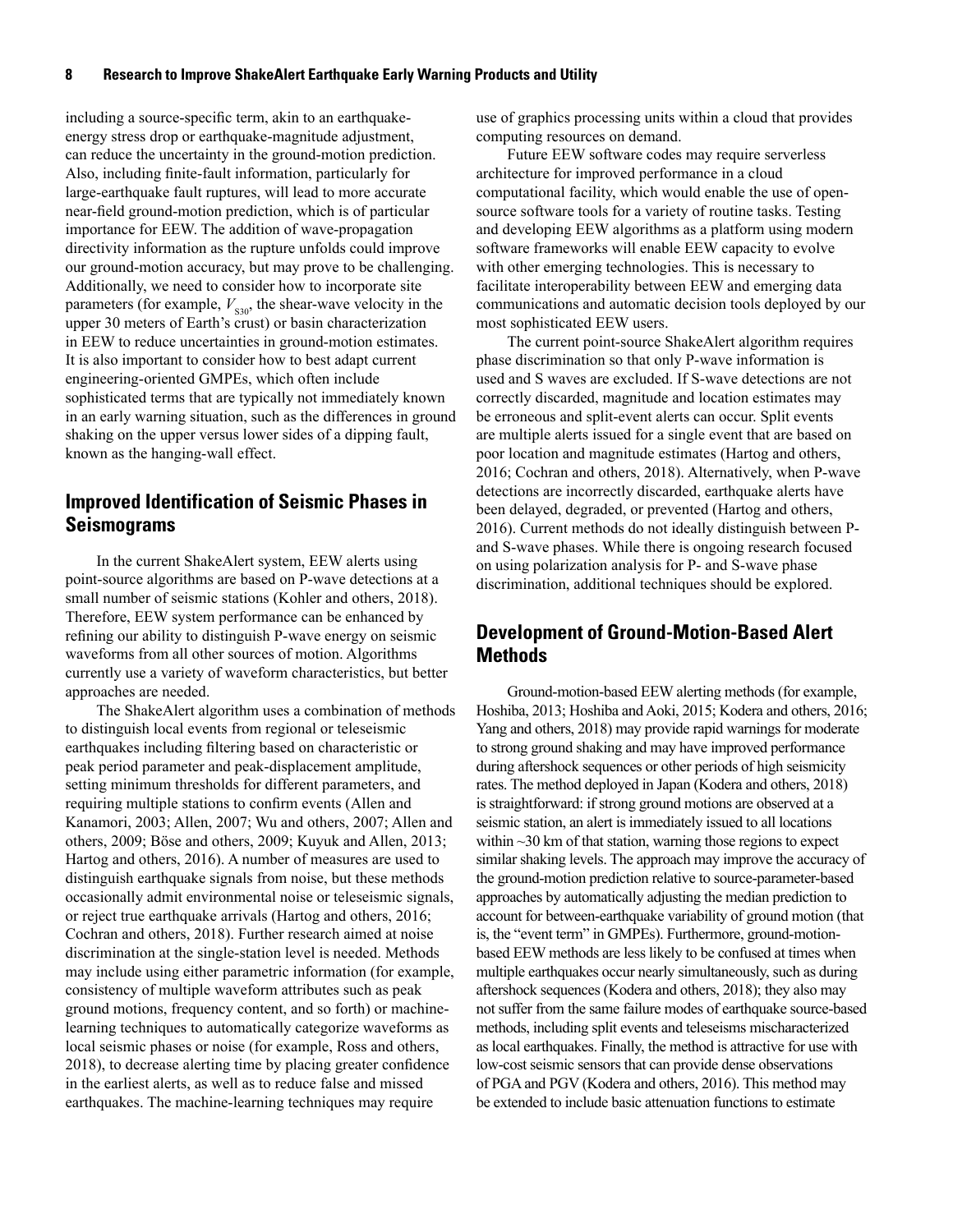<span id="page-14-0"></span>expected ground motions at greater distances from the source. Further research is needed on ground-motion-based methods, including quantitative evaluation of potential gains in accuracy and timing of ground-motion warnings in comparison to other methods under consideration for use in ShakeAlert.

### **Increased Quality of Point-Source Algorithm Ground-Shaking Predictions**

A variety of strategies to improve point-source type EEW algorithm predictions have been proposed, but not all of them have been extensively tested or optimized based on ground-motionperformance metrics. Some of the strategies to consider are:

- Better location estimates using, for example, real-time seismic-phase detection and azimuth estimation;
- Configurable parameter measurement windows, including use of variable-length windows to estimate parameters such as peak displacement (*P*d) beyond their current limit (for example, 4 seconds);
- The use of station corrections that correct for local site effects to improve magnitude estimates;
- Frequency-dependent ground-motion predictions (for example, low-frequency ground-motion prediction for large buildings, such as spectral acceleration); and
- Denser stations/redundant data—more seismic stations (than the "target" 10- to 20-km spacing) may make the detection faster and more accurate. Designing an optimal station density requires knowledge of how station density changes the timeliness of alerts and the quality of the expected ground-motion estimates.

### **Increased Quality of Finite-Fault Algorithm Predictions**

Finite-fault earthquake source algorithms will be most important for *M*>7.0 earthquakes and subduction zone earthquakes. How good and how timely are ground motion predictions at sites that are far away from the hypocenter, yet close to the earthquake fault-rupture plane?

Finite-fault methods that are currently under development involve both seismic and geodetic data. Seismic methods can identify regions in the near field of ruptures and track the evolving earthquake fault-rupture source (Böse and others, 2012; Böse and others, 2015; Böse and others, 2018). Through identification of the extent of the finite rupture, the predicted ground motions along an extended rupture are improved. Research is needed to understand how quickly the seismic-based algorithms identify significant finite-fault effects in the distribution of ground motion and

optimize these methods to reduce latency and improve groundmotion predictions.

Large static offsets associated with fault slip during earthquake ruptures can be measured with geodetic instrumentation in real time. Several algorithms that use GNSS data, alone or in combination with seismic records, have been developed for potential EEW applications (Allen and Ziv, 2011; Grapenthin and others, 2014; Minson and others, 2014; Crowell and others, 2016). Initial testing of these approaches demonstrates that geodetic information can enable more accurate and rapid magnitude and finite-fault estimates that, in turn, might improve alert accuracy for large (*M*>7.0) earthquakes. The scope of ShakeAlert products could also be expanded to include products that predict PGD and (or) peak dynamic strain (PDS). Quantitative evaluation of the tradeoff between accuracy and timeliness of shaking estimates derived from geodetically constrained source models, as well as the improvement to alerting offered by a joint seismic-geodetic system compared to a seismic-only system, is required in order to assess the value that geodetic data and methods would bring to the ShakeAlert system.

### **Propagation of Uncertainties and Development of a Bayesian Framework**

Obtaining accurate and comparable estimates of uncertainties in source and (or) ground-motion information provided by each algorithm should be a priority. The relationship between the uncertainties must be compared with empirical uncertainties that can be evaluated with retrospective performance analysis of a large dataset to determine whether they agree. Also, analyses of how uncertainties change as an event evolves and more information becomes available are needed.

With accurate time-dependent uncertainties available for all algorithm components, the entire system could be placed into a Bayesian framework. One approach, built on a probabilistic decision module, considers the probabilities of predicted ground motions through comparisons to available observed ground motions (for example, Minson and others, 2017). The underlying logic of such a probabilistic decision module should be developed and tested to study how real-time groundmotion predictions from different algorithms are optimally combined to generate better ensemble estimates. It may also be possible to consider prior seismic information, such as the locations of recent seismicity (that are potentially foreshocks) and known active faults. As a further step, the EEW system can use Bayesian decision theory to calculate the cost/benefit of proposed actions in real time (Wu and others, 2013, 2014). Thus, it is important to not only test whether ShakeAlert is providing timely and accurate information about expected ground-shaking intensity, but whether this information is being presented in the appropriate cost-benefit framework to enable decisions about whether or not a user should take an action (for example, stopping trains, extinguishing open flames, and so forth).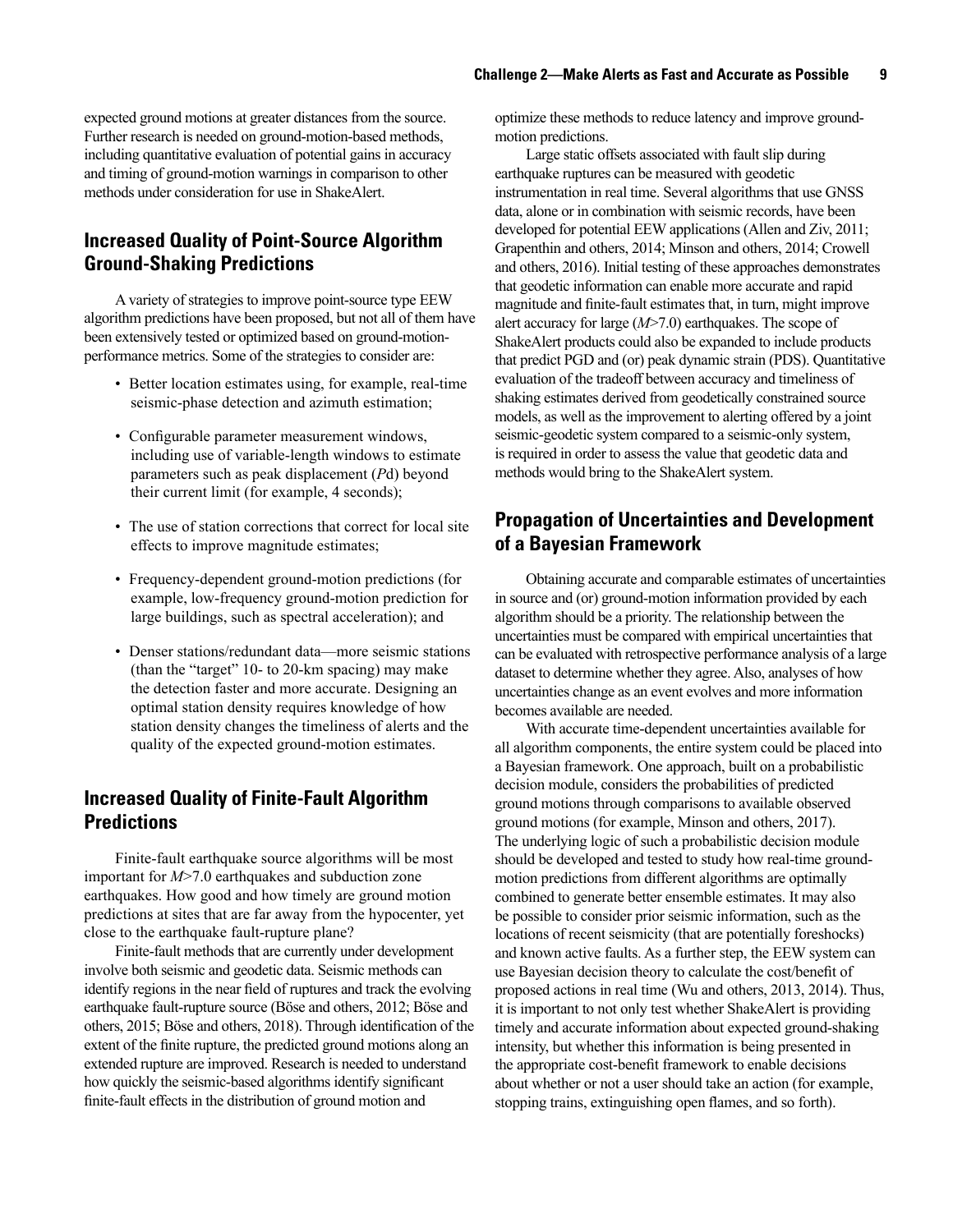## <span id="page-15-0"></span>**Challenge 3—Ensure Reliability When It Counts**

ShakeAlert must perform well for large, potentially damaging earthquakes. The background rate of these events is once or twice per decade in the western continental United States, although such events are likely to cluster in mainshockaftershock sequences. A challenge for any EEW system is therefore to ensure the system's performance is optimal in the instant that such an event (or cluster of events) occurs, and does not degrade in what may be many years between such events. Development of robust historical datasets and scenario waveforms is critical for ShakeAlert. We also have not observed the full spectrum of earthquakes (or sources of noise) for which ShakeAlert must be ready along the West Coast, so we must work to develop a robust system capable of handling the unexpected. Assuring reliability when it counts is divided into the following broad topics:

- Appropriate historical datasets for system performance testing;
- Synthetic waveforms for performance testing and evaluation; and
- Expecting the unexpected.

### **Appropriate Historical Datasets for System Performance Testing**

Verification of algorithm performance is needed to determine if ShakeAlert products meet performance standards. The Testing and Certification Platform was developed in order to test new versions of ShakeAlert algorithms and (or) new algorithms prior to deployment in the production system. Evaluation of algorithms is undertaken using a suite of previously recorded waveforms of historical earthquakes in California, Oregon, and Washington, as well as teleseismic, noisy, or anomalous waveforms that have caused (or may be expected to cause) the system to issue false alerts (Cochran and others, 2018). Current test suites that are used in performance testing are limited in the magnitude ranges and focus on individual events rather than longer time series; therefore, it is necessary to examine the composition of the test data to ensure accurate assessment of system performance under a variety of conditions. For example, to address the limited number of large earthquakes, it may be important to consider inclusion of locally recorded data from earthquakes from around the world, such as those recorded in Japan, Mexico, and Taiwan. However, it is necessary to understand how these data will translate into accurate representations of ShakeAlert performance by considering differences in station distributions, tectonic setting, ground-motion attenuation and amplification, and other factors. Furthermore, it remains an open question whether it is necessary for the magnitude distribution of such data to match Gutenberg-Richter

statistics (Gutenberg and Richter, 1944) for an accurate assessment of system performance at different alert and damage thresholds.

### **Synthetic Waveforms for Performance Testing and Evaluation**

Large earthquakes are few and far between. Thus, in order to assess the performance of the system we may need to consider the use of scenario events and waveforms. This is especially important for the geodetic components of the system, for which there are only limited data from historical events (Ruhl and others, 2017). The challenge with generating synthetic waveforms for EEW testing is that they must contain both high-frequency energy to trigger seismic algorithms and low-frequency energy for testing geodetic algorithms, as well as accurately producing both P and S waves.

There are now standard community hybrid methods for generating broadband S waves, which combine forward modeling (as much as 1 Hertz, Hz) and stochastic signals at higher frequencies (for example, Boore, 2003). Methods have also been developed to produce synthetic displacement waveforms appropriate for testing geodetic algorithms (Melgar and others, 2016). However, existing geodetic algorithms are typically triggered by the seismic component of the system; ongoing research is focused on incorporating high frequencies into these synthetics (for example, Yamada and Heaton, 2008; Ruhl and others, 2017; Wirth and others, 2017). Ideally, we need thousands of realistic slip patterns for many magnitudes (*M*6–8 in California and *M*7–9.2 in Cascadia), and associated waveforms that trigger the seismic-based systems and provide realistic data to the geodetic ones. Through systematic testing with a large number of synthetic events, and including multiple realizations of the same scenario event, we will gain a thorough understanding of each EEW algorithm's strengths and weaknesses.

Testing protocols for validating scenario earthquakes and their resulting synthetic waveforms must also be established. Scenario earthquakes must obey realistic moment-release patterns as inferred from observations (for example, Melgar and Hayes, 2017; Ye and others, 2016). Whereas synthetic waveforms have been validated in terms of metrics useful to the engineering seismology community, such as peak motions (PGV, PGA, and spectral accelerations) (for example, Goulet and others, 2014), these metrics are predominantly sensitive to features of the S waves and not the P waves. Minimal effort has been devoted to validating techniques for generating broadband synthetic waveforms for their use in testing EEW algorithms. Validation of existing suites of synthetic waveforms will help guide development of additional suites of earthquake scenarios and new techniques for generating synthetic waveforms.

### **Expecting the Unexpected**

We must identify ways to expose ShakeAlert to unanticipated events, or scenarios that do not happen with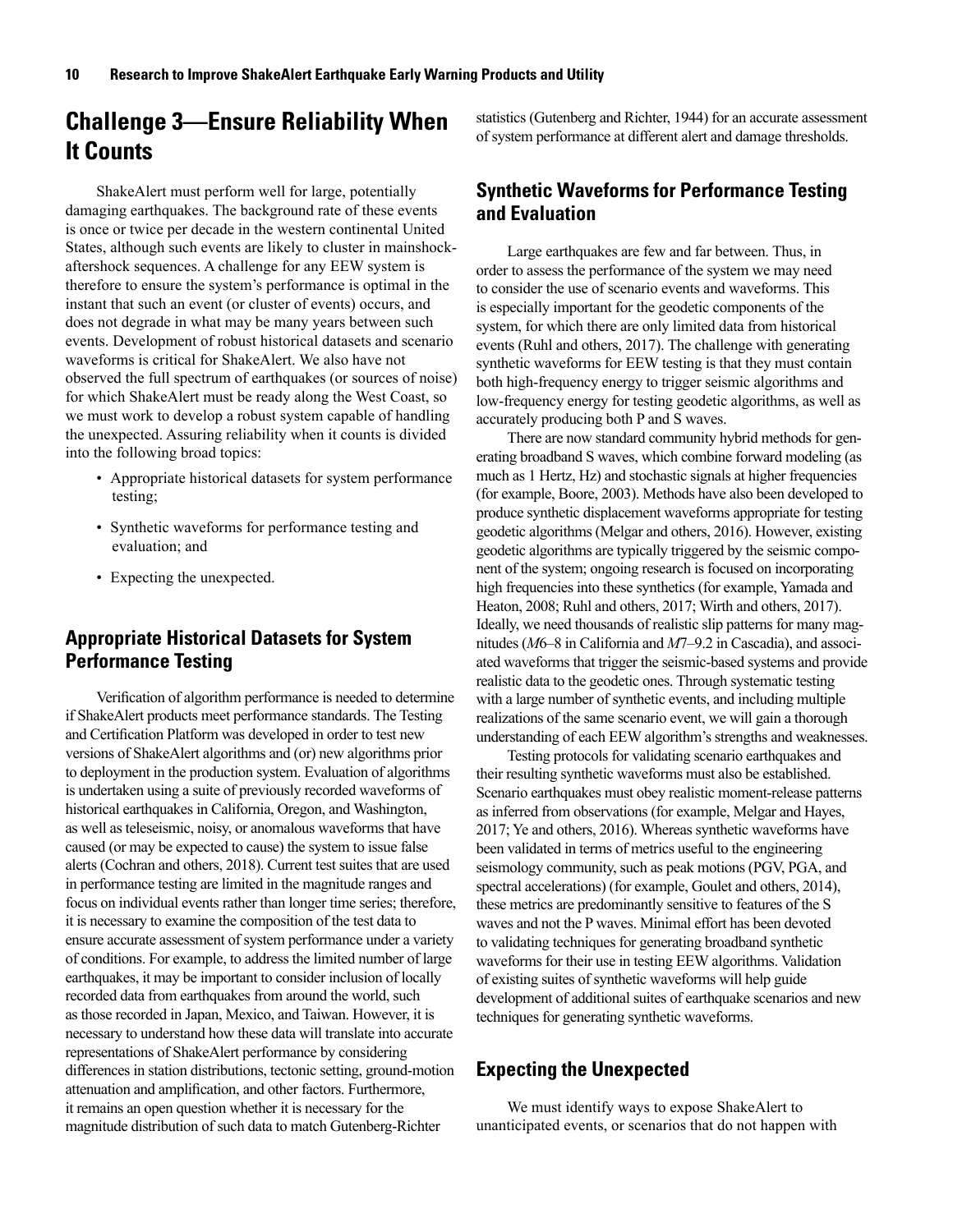<span id="page-16-0"></span>sufficient regularity to be part of our current or historical testing. There is no simple solution to this problem, but there are opportunities to test ShakeAlert performance for an expanded range of events. We must also accept potential failure of the system owing to an unexpected or unprecedented event, and plan how to communicate information about such failures as rapidly as possible.

One approach is to expand the synthetic ground motions described above to simulate large events and complex sequences, including aftershock sequences, foreshockmainshock events, and large offshore events (including Cascadia subduction events). As mentioned above, synthetic data are required to have sufficient high-frequency content to be realistic for the seismic algorithms, while also having the low-frequency content (including permanent displacements) required for geodetic algorithms. One challenge to this approach is in defining, based on available computational resources or other considerations, a limited set of appropriate scenarios for which to produce deterministic simulations. One clear case is for tsunami earthquakes for which the high-frequency ground shaking may be relatively depleted compared to the longer period amplitudes. We must also ensure a sufficiently agile system for producing synthetics that can be altered to reflect the current station distribution (or even test future states).

As testing datasets grow in size, it is desirable to develop the capability to test both long, continuous waveform records as well as hundreds or thousands of earthquake records rapidly. Current capabilities are limited because events must be run at real-time speeds (for example, 7-minute-long event waveforms take 7 minutes to run through the test system). More efficient testing mechanisms will allow more tests to be run to determine, for example, the effects of noise and network topology changes. In order to evaluate the performance of updated versions of algorithms, or to test algorithms with new datasets, new replay tools have been developed. These programs make it possible to replay anything from a few recordings of a single event to several days of waveform data from an entire network at a time. As in the case of synthetic ground motions, being able to "tweak" replayed data would add value. For example, the ability to add certain types of noise (spikes, square wave pulses, and so forth) to test system response is desirable and should be pursued as a research avenue.

We also must explore different potential failure scenarios for ShakeAlert. How will the system handle cases of highaftershock activity during which the communications infrastructure for delivering alerts may become progressively degraded? What if an earthquake happens during or soon after another natural-disaster emergency, such as a wildfire or flood? How will the system respond to potential security threats? These types of events must be considered and guarded against as well, while also taking into consideration their relative likelihood of occurrence to ensure appropriate priority is given to understanding and addressing the most likely scenarios.

## **Challenge 4—Explore the Use of New Instrumentation**

EEW is possible today owing to the combination of geophysical observational systems with processing algorithms that can characterize the expected ground shaking in real time. We have so far focused on the use of "traditional", that is, scientific-grade, seismic and geodetic instrumentation that has been the basis of most of the EEW development to date. The quality of ShakeAlert performance could be improved by adding more instrumentation of this traditional type; however, there is also the potential to make use of other and new types of instrumentation. The instrumentation and the associated methods described below are in various stages of design, development, and proof-of-concept. Thus, these do not provide an alternative to ShakeAlert's use of traditional networks. However, they do provide the potential to contribute to ShakeAlert in the future. We focus on several areas of interest:

- Low-cost instrumentation;
- Offshore instrumentation; and
- Strainmeters.

#### **Low-cost instrumentation**

One approach to improving the speed and accuracy of an EEW system in order to increase the area receiving actionable alerts and decrease the likelihood of false alarms is to increase the number of instruments close to an earthquake rupture. Given limited funds available for building and maintaining instrument networks, low-cost instruments may be an effective way of supplementing our higher quality traditional networks of instruments. Their efficacy for EEW depends on signaldetection characteristics and operational stability.

Microelectromechanical system (MEMS) accelerometers are the best studied and operationally proven type of low-cost sensor. The Quake Catcher Network (Cochran and others, 2009) and Community Seismic Network (Clayton and others, 2011) are operating networks of MEMS seismometers for seismic and engineering studies. These sensors have been benchmarked against traditional seismometers (Cochran, and others, 2011; Evans, and others, 2014) and have been successfully used for event detection (for example, Chung and others, 2011; Lawrence and others, 2014; Chung and others, 2015). Mini-arrays of low-cost sensors may be able to extract higher order earthquake-source information than is available from a single 3-component instrument. By combining these low-cost devices with traditional seismometers, it may be possible to improve confidence in initial detections at modest cost, but much research is needed to explore the utility of these approaches. Further research is needed to understand the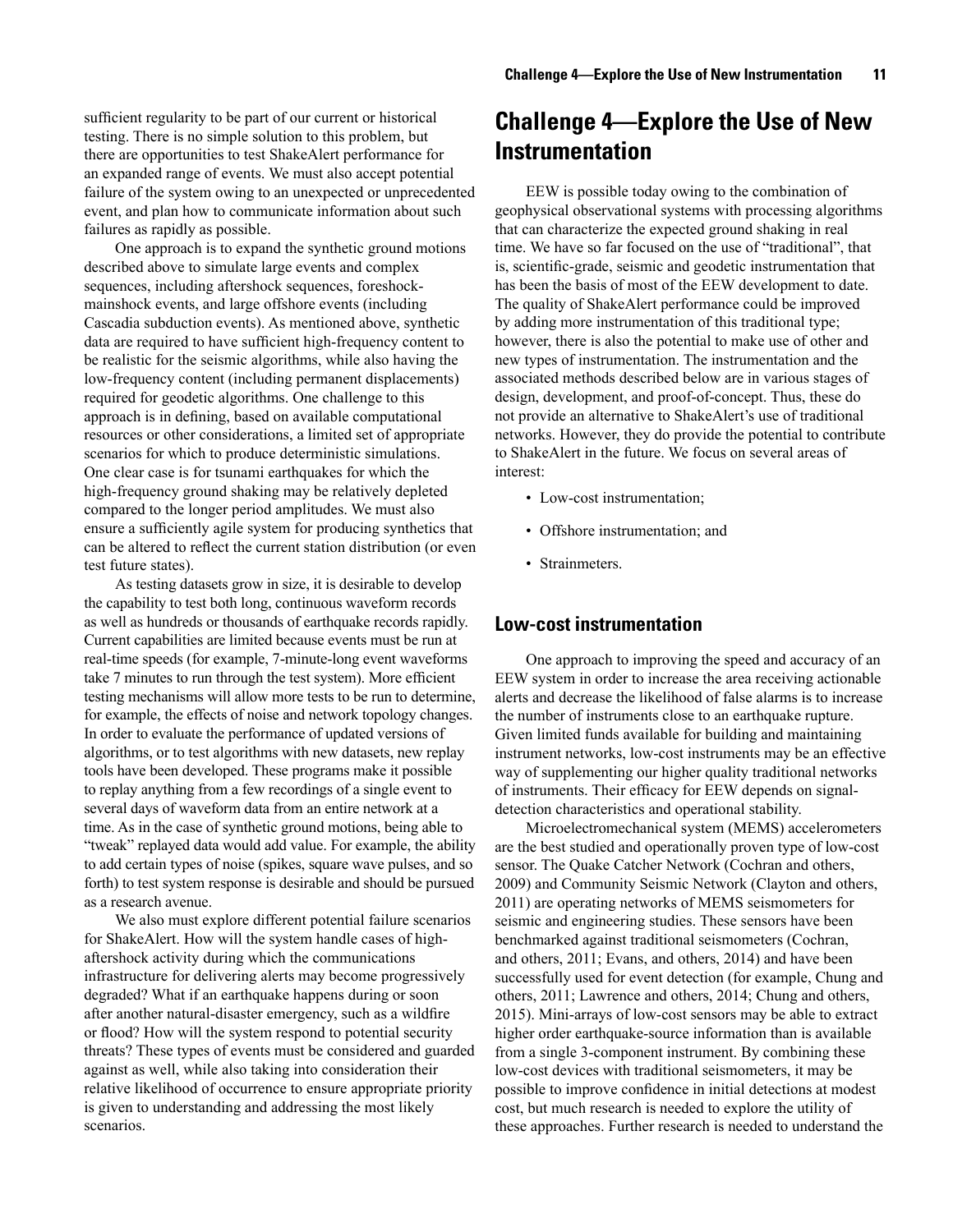<span id="page-17-0"></span>degree to which these low-cost networks may contribute to the ShakeAlert system in providing fast and reliable groundmotion alerts.

MEMS accelerometers are integrated into smartphones, allowing for the possibility of supplementing ShakeAlert with crowd-sourced observations (Finazzi and Fassò, 2017; Kong and others, 2016a). In the case of smartphones, the challenge is in harnessing the millions of privately owned phones. However, it has been proposed that crowd-sourced observations from smartphone MEMS accelerometers alone could be used to provide EEW. Two large-scale efforts are underway. The Earthquake Network application has been downloaded by several million users and has identified more than 780 earthquakes based on observing clusters of triggers on user's phones (Finazzi and Fassò, 2017; Finazzi, 2016). The MyShake application has been downloaded by more than 200,000 users worldwide and collects on-phone triggers and also waveform data (Kong and others, 2016b). MyShake is not yet issuing alerts, but it detects earthquakes and estimates earthquake locations and magnitudes in real time.

Low-cost, consumer-grade global positioning system (GPS) chips, including those found in smartphones, are capable of recording displacements as small as those observed in a *M*6 earthquake (Minson and others, 2015). While these consumer-grade GPS solutions are noisier than their scientificgrade counterparts, they have several attractive characteristics besides their low cost. Specifically, they use on-board positioning and can obtain real-time correction information from satellite-based augmentation systems, both of which only the most advanced (and typically most expensive) scientific GPS receivers can do. Consumer GPS sensors eliminate significant latencies and vulnerabilities found in many scientific GPS network precise-point positioning operations. For example, correction information can be obtained from a satellite constellation rather than an Internet connection (that may be unavailable during and after a significant earthquake), and a sensor's position can be computed on the GPS chip instead of sending the raw observations to a processing center.

### **Offshore Instrumentation**

The plate boundary along western North America includes convergent systems offshore northern California, Oregon, Washington, and Alaska. Subduction zones present a different set of challenges compared to the strike-slip San Andreas Fault System. In subduction environments, the source region for large earthquakes is often located outside the footprint of regional seismic networks. It takes time for the first seismic waves from offshore earthquakes to arrive onshore, delaying characterization of the earthquake, although the arrival of strong shaking is likewise delayed. It is also critical to correctly discriminate outer-rise and in-slab earthquakes from megathrust events, which carry significantly greater seismic and tsunami hazard.

For Cascadia, the offshore environment is currently monitored by the Regional Scale Nodes offshore Oregon and the NEPTUNE Ocean Observatory offshore Vancouver Island. Continuous seismic data are telemetered in near real time to the Pacific Northwest Seismic Network from 14 ocean-bottom seismometers (OBS) offshore Oregon in two dense clusters and the data are ingested into ShakeAlert. However, currently these data typically do not contribute to ShakeAlert owing to telemetry latency. Ocean Networks Canada is currently exploring how they might adapt their existing offshore instrumentation to provide early warning for British Columbia.

Ideally, a real-time, offshore network would be based on deploying a seafloor cable that would provide power and telemetry to seafloor instruments. A range of instruments could be deployed on the ocean floor for real-time monitoring. The most useful instruments would be OBS that record passing seismic waves and bottom-pressure recorders that record changes in water pressure related to vertical movement of the seafloor. GPS-acoustic systems (wherein a sea-floor benchmark is acoustically coupled to a floating GPS-enabled buoy or robotic sea-surface vessel) would be the best means to measure horizontal displacement. However, the wide spacing of seafloor transponders and continuously operating seasurface platform needed make this approach more challenging for real-time applications, although seafloor-based geodetic measurements to rapidly estimate seafloor deformation would be particularly useful for EEW coupled to tsunami early warning.

Seafloor instrumentation is an active area of development from which ShakeAlert could benefit in the future. It is possible that flow meters measuring changes in fluid flux may provide information about changes in shallow strain. Other emergent technologies include fiber-optic strainmeters or acoustic-mesh networks. However, these new data sources will require new, or modified, detection methods as they will contain different types of noise than is typical for land-based seismic or GNSS stations.

### **Strainmeters**

An accurate estimate of an earthquake's moment release naturally depends on detection of the associated static and dynamic deformation, preferably as close to the fault as possible. Although traditional seismometers measure inertial quantities, like acceleration, and continuous-GPS stations measure ground displacement very well, these quantities alone do not capture the full broadband-frequency content of ground deformation except when combined appropriately (Melgar and others, 2013). Geodetic-grade strainmeters can measure elastodynamic deformation associated with earthquakes over a broad frequency band, ranging from static values to a high-frequency limit imposed by their baseline lengths; their seismic detection characteristics complement traditional instrumentation (Barbour and Agnew, 2012).

Currently, 33 of the 82 borehole strainmeters (BSM) in the Plate Boundary Observatory (PBO) are located within 275 km of the Cascadia subduction zone trench axis, where increased station density (whether seismic or geodetic) is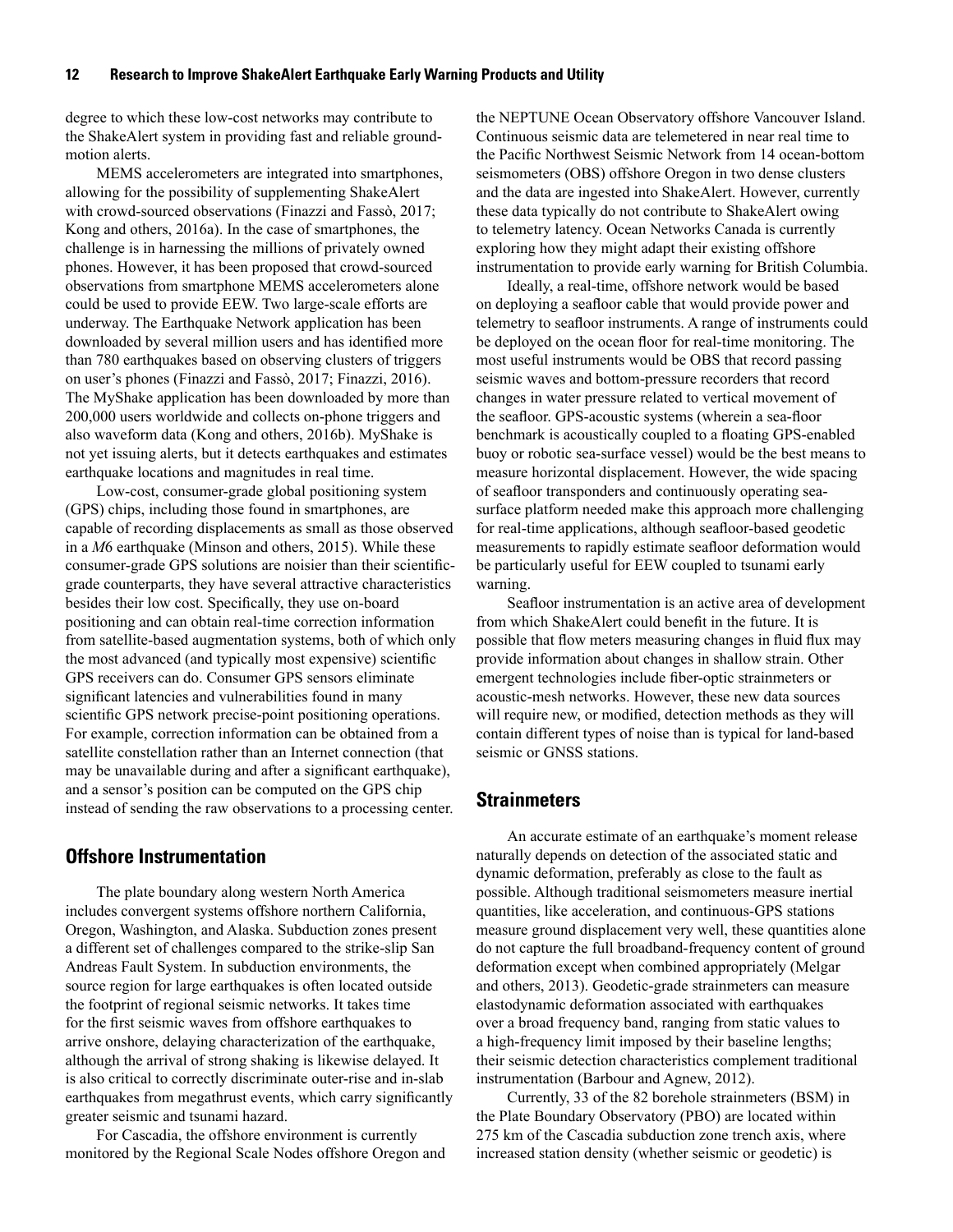<span id="page-18-0"></span>critical to fully characterizing large megathrust events. Recent developments in fiber-optic strain-sensing systems suggest that a dense network of direct measurements of strain can be made efficiently and affordably, either in boreholes (for example, DeWolf and others, 2015) or by utilizing existing telecommunications infrastructure (for example, Lindsey and others, 2017). Other BSM networks exist in the United States outside of PBO—most notably the USGS network in the San Francisco Bay area and elsewhere along the North American-Pacific Plate margin.

Barbour and Crowell (2017) have investigated the feasibility of using BSM observations from the PBO network to rapidly determine earthquake magnitude. They found a simple log-log scaling between earthquake magnitude, peak root-mean-squared strain, and hypocentral distance that one could use to estimate magnitude rapidly, with a standard error of 0.3 magnitude units. This strain scaling is also in agreement with GPS-derived strains in triangulated subnetworks for the 2011 moment magnitude  $(M_w)$  9.0 Tohoku-oki earthquake when spatial aliasing is taken into account. Furthermore, the greatest source of bias in the regression is found to be event source and seismic-wave-propagation path terms owing to large-scale geologic heterogeneities, and rock materialvelocity contrasts or fault-frictional variations, rather than local site or station terms, owing to variability in installation techniques or local geology.

The results of Barbour and Crowell (2017) for the PBO BSMs were found using raw, uncalibrated, instrumental strain observations, indicating the ease of potential inclusion into EEW systems. Moreover, accurate estimates of magnitude can be made even when a single strain channel (out of four) is functional because their observation is not based on calibrated tensor-strain quantities that require at least three operational channels; this extends the potential lifespan of the PBO BSMs well beyond their nominal lifespan for tensor-strain estimation (for example, detection of slow slip). Strain observations, particularly attenuation with distance, are consistent with the peak ground-velocity data used to create the USGS ShakeMap, and show no systematic differences between the types of strainmeters: Sacks-Evertson dilatometers, Sacks-Evertson-Sakata 3-component extensometers, and Gladwin 4-component extensometers (Barbour and Langbein, 2018). Additional research is needed to quantify the contribution of strainmeter data to improving the timeliness and (or) accuracy of ground-motion predictions by the ShakeAlert system.

## **Conclusions**

This document attempts to capture the range of research needs and opportunities that should be addressed over the next 5 years to improve the accuracy, timeliness, and usefulness of ShakeAlert products. The many wide-ranging approaches documented here are testament to the creativity of the large numbers of researchers now actively engaged in the development effort. The United States is poised to launch a public warning system to alert communities of incoming earthquake shaking that is a product of vigorous and diverse research efforts at multiple public and private institutions and conducted within a collaborative framework. It is key that we maintain this diversity of research and collaborative team effort to ensure the success of the first earthquake early warning system in the United States.

# **References Cited**

- Abrahamson, N.A., Silva, W.J., and Kamai, R., 2014, Summary of the ASK14 Ground Motion Relation for Active Crustal Regions: Earthquake Spectra, v. 30, no. 3, p. 1025–1055, https://doi.org/10.1193/070913EQS198M.
- Allen, R.M., 2007, The ElarmS earthquake warning methodology and application across California *in* Gasparini, P., Manfredi, G, and J. Zschau (eds.), Seismic Early Warning: Springer, New York, p. 21–44.
- Allen, R.M., Cochran, E.S., Huggins, T., Miles, S., and Otegui, D., 2017, Quake warnings, seismic culture: Science, v. 358, no. 6367, p. 1111, https://doi.org/10.1126/science. aar4640.
- Allen, R.M., Gasparini, P., Kamigaichi, O., and Böse, M., 2009, The status of earthquake early warning around the world—An introductory overview: Seismological Research Letters, v. 80, no. 5, p. 682–693, https://doi.org/10.1785/ gssrl.80.5.682.
- Allen, R.M., and Kanamori, H., 2003, The potential for earthquake early warning in southern California: Science, v. 300, p. 786–789, https://doi.org/10.1126/science.1080912.
- Allen, R.M., and Ziv, A., 2011, Application of real-time GPS to earthquake early warning: Geophysical Research Letters, v. 38, no. 16, 7 p., https://doi.org/10.1029/2011GL047947.
- Barbour, A.J., and Agnew, D.C., 2012, Detection of Seismic Signals Using Seismometers and Strainmeters: Bulletin of the Seismological Society of America, v. 102, no. 6, p. 2484–2490, https://doi.org/10.1785/0120110298.
- Barbour, A.J., and Crowell, B.W., 2017, Dynamic Strains for Earthquake Source Characterization: Seismological Research Letters, v. 88, no. 2A, p. 354–370, https://doi. org/10.1785/0220160155.
- Barbour, A.J., and Langbein, J.O., 2018, Near-source attenuation of strains from the 2018 M4.4 Berkeley earthquake [abs.]: Broomfield, Colo., UNAVCO Science Workshop, 1 p.
- Boore, D.M., 2003, Simulation of ground motion using the stochastic method: Pure and Applied Geophysics, v. 160, no. 3–4, p. 635–676, https://doi.org/10.1007/PL00012553.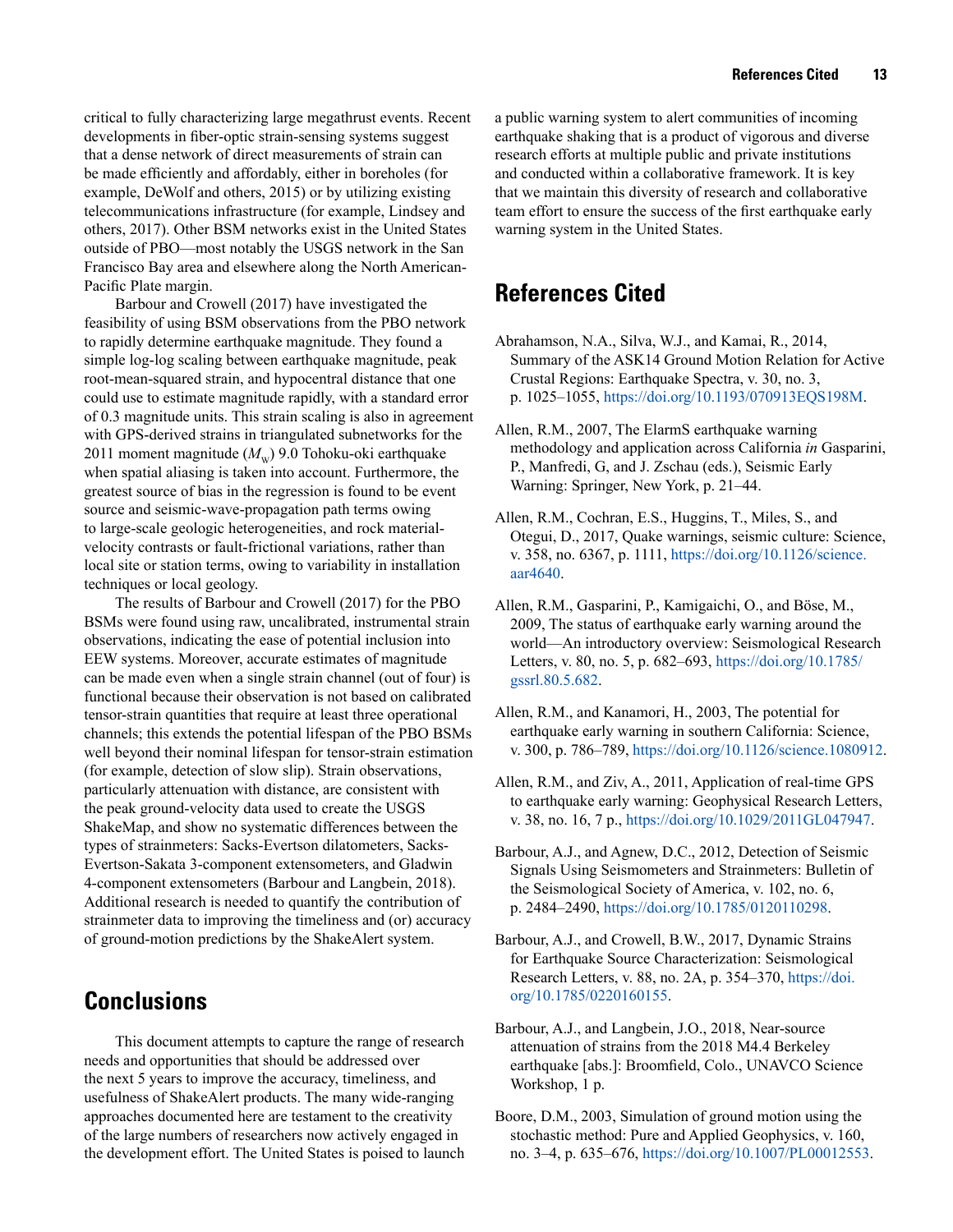Boore, D.M., Stewart, J.P., Seyhan, E., and Atkinson, G.M., 2014, NGA-West2 equations for predicting PGA, PGV, and 5% Damped PSA for shallow crustal earthquakes: Earthquake Spectra, v. 30, no. 3, p. 1057–1085, https://doi. org/10.1193/070113EQS184M.

Böse, M., Felizardo, C., and Heaton, T., 2015, Finitefault rupture detector (FinDer)—Going real-time in Californian ShakeAlert warning system: Seismological Research Letters, v. 86, no. 6, p. 1692–1704, https://doi. org/10.1785/0220150154.

Böse, M., Hauksson, E., Solanki, K., Kanamori, H., Wu, Y-M., and Heaton, T., 2009, A new trigger criterion for improved real-time performance of onsite earthquake early warning in southern California: Bulletin of the Seismological Society of America, v. 99, no. 2A, p. 897–905, https://doi. org/10.1785/0120080034.

Böse, M., Heaton, T., and Hauksson, E., 2012, Real-time finite fault rupture detector (FinDer) for large earthquakes: Geophysical Journal International, v. 191, no. 2, p. 803–812, https://doi.org/10.1111/j.1365-246X.2012.05657.x.

Böse, M., Smith, D.E., Felizardo, C., Meier, M-A., Heaton, T.H., and Clinton, J.F., 2018, FinDer v.2—Improved real-time ground-motion predictions for M2–M9 with seismic finitesource characterization: Geophysical Journal International, v. 212, no. 1, p. 725–742, https://doi.org/10.1093/gji/ggx430.

Chung, A.I., Cochran, E.S., Kaiser, A.E., Christensen, C.M., Yildirim, B., and Lawrence, J.F., 2015, Improved rapid magnitude estimation for a community-based, low-cost MEMS accelerometer network: Bulletin of the Seismological Society of America, v. 105, no. 3, p. 1314–1323, https://doi. org/10.1785/0120140232.

Chung, A.I., Neighbors, C.J., Belmonte, A., Miller, M., Sepulveda, H.H., Christensen, C., Jakka, R., Cochran, E.S., and Lawrence, J.F., 2011, The Quake-Catcher Network Rapid Aftershock Mobilization Program Following the 2010 M8.8 Maule, Chile Earthquake: Seismological Research Letters, v. 82, p. 526–532, https://doi.org/10.1785/gssrl.82.4.526.

Clayton, R.W., Heaton, T., Chandy, M., Krause, A., Kohler, M., Bunn, J., Guy, R., Olson, M., Faulkner, M., Cheng, M-H., Strand, L., Chandy, R., Obenshain, D., Liu, A., and Aivazis, M., 2011, Community seismic network: Annals of Geophysics, v. 54, no. 6, p. 738–747, https://doi.org/10.4401/ ag-5269.

Cochran, E.S., Lawrence, J.F., Christensen, C., and Jakka, R.S., 2009, The Quake-Catcher Network—Citizen science expanding seismic horizons: Seismological Research Letters, v. 80, no. 1, p. 26–30, https://doi.org/10.1785/gssrl.80.1.26.

Cochran, E.S., Lawrence, J.F., Kaiser, A., Fry, B., Chung, A., and Christensen, C., 2011, Comparison between low-cost and traditional MEMS accelerometers—A case study from the M7.1 Darfield, New Zealand aftershock deployment: Annals of Geophysics, v. 54, no. 6, p. 728–737, https://doi. org/10.4401/ag-5268.

Cochran, E.S., Kohler, M.D., Given, D., Guiwits, S., Meier, M-A., Ahmand, M., Henson, I., Andrews, J., and Hartog, J.R., 2018, Earthquake early warning ShakeAlert system—Testing and certification platform: Seismological Research Letters, v. 89, no. 1, p. 108–117, https://doi.org/10.1785/0220170138.

Crowell, B.W., Schmidt, D.A., Bodin, P., Vidale, J.E., Gomberg, J., Hartog, J.R., Kress, V.C., Melbourne, T.I., Santillan, M., Minson, S.E., and Jamison, D.G., 2016, Demonstration of the Cascadia G-FAST geodetic earthquake early warning system for the Nisqually, Washington earthquake: Seismological Research Letters, v. 87, no. 4, p. 930–943, https://doi. org/10.1785/0220150255.

DeWolf, S., Wyatt, F.K., Zumberge, M.A., and Hatfield, W., 2015, Improved vertical optical fiber borehole strainmeter design for measuring Earth strain: Review of Scientific Instruments, v. 86, no. 11, p. 114502, https://doi.org/10.1063/1.4935923.

Espinosa-Aranda, J.M., Jiménez, A., Ibarrola, G., Alcantar, F., Aguilar, A., Inostroza, M., Maldonado, S., 1995, Mexico City Seismic Alert System: Seismological Research Letters, v. 66, no. 6, p. 42–53, https://doi.org/10.1785/gssrl.66.6.42.

Evans, J.R., Allen, R.M., Chung, A.I., Cochran, E.S., Guy, R., Hellweg, M., Lawrence, J.F., 2014, Performance of Several Low-Cost Accelerometers: Seismological Research Letters, v. 85, no. 1, p. 147–158, https://doi.org/10.1785/0220130091.

Field, E.H., Arrowsmith, R.J., Biasi, G.P., Bird, P., Dawson, T.E., Felzer, K.R., Jackson, D.D., Johnson, K.M., Jordan, T.H., Madden, C., Michael, A.J., Milner, K.R., Page, M.T., Parsons, T., Powers, P.M., Shaw, B.E., Thatcher, W.R., Weldon, R.J., II, and Zeng, Y., 2014, Uniform California Earthquake Rupture Forecast, Version 3 (UCERF3)—The time-independent model: Bulletin of the Seismological Society of America, v. 104, no. 3, p. 1122–1180, https://doi.org/10.1785/0120130164.

Finazzi, F., 2016, The Earthquake Network Project—Toward a crowdsourced smartphone-based earthquake early warning system: Bulletin of the Seismological Society of America, v. 106, no. 3, p. 1088–1099, https://doi.org/10.1785/0120150354.

Finazzi, F., and Fassò, A., 2017, A statistical approach to crowdsourced smartphone-based earthquake early warning systems: Stochastic Environmental Research and Risk Assessment, v. 31, no. 7, p. 1649–1658, https://doi.org/10.1007/ s00477-016-1240-8.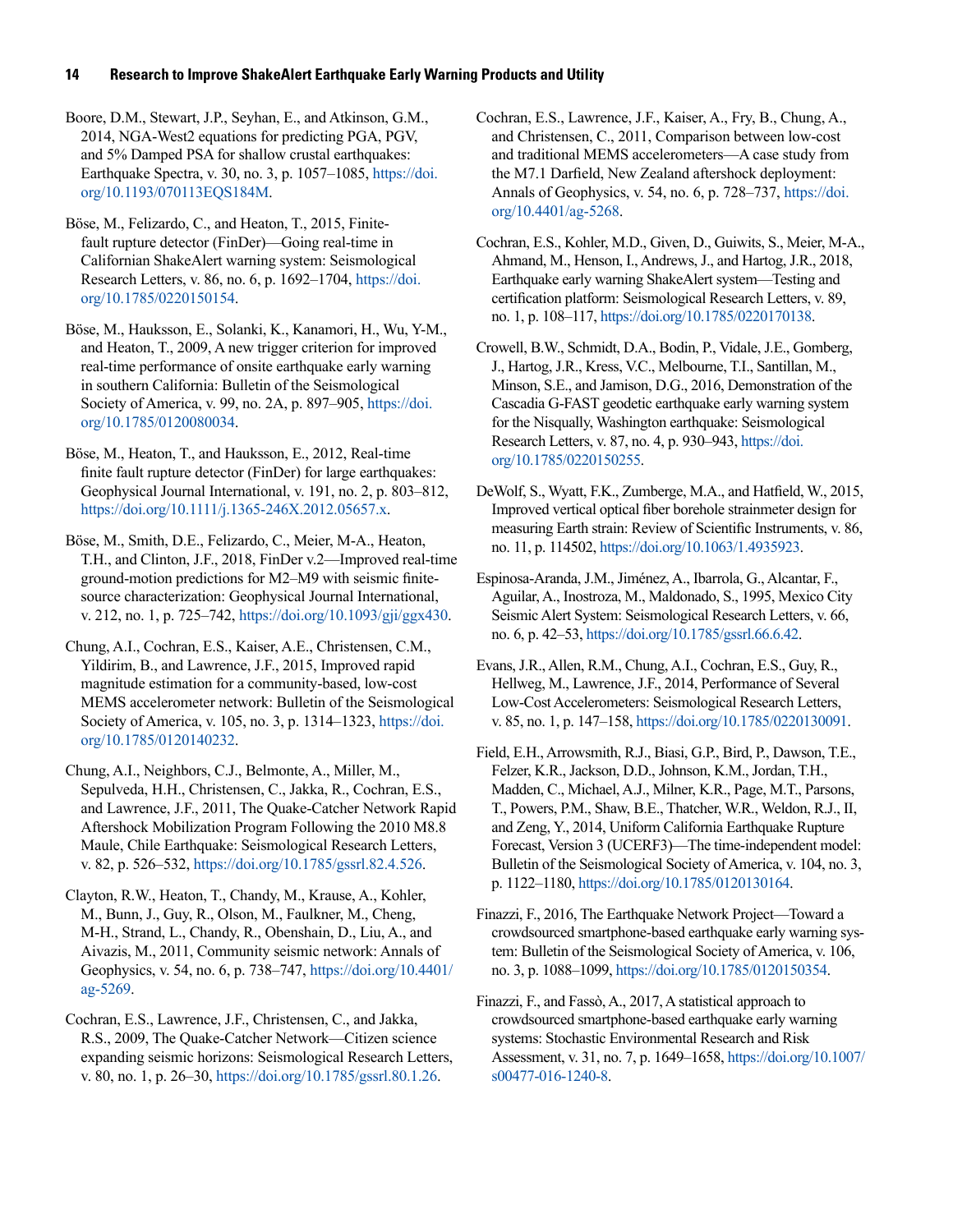Fujinawa, Y., and Noda, Y., 2013, Japan's earthquake early warning system on 11 March 2011—Performance, shortcomings, and changes: Earthquake Spectra, v. 29, no. S1, p. S341–S368, https://doi.org/10.1193/1.4000127.

Given, D.D., Cochran, S.E., Heaton, T., Hauksson, E., Allen, R., Hellweg, P., Vidale, J., and Bodin, P., 2014, Technical implementation plan for the ShakeAlert production system— An earthquake early warning system for the West Coast of the United States, U.S. Geological Survey Open-File Report 2014–1097, 25 p., https://dx.doi.org/10.3133/ofr20141097.

Goulet, C.A., Abrahamson, N.A., Somerville, P.G., and Woodell, K.E., 2014, The SCEC Broadband Platform validation exercise—Methodology for code validation in the context of seismic-hazard analyses: Seismological Research Letters, v. 86, no. 1, p. 17–26, https://doi.org/10.1785/0220140104.

Grapenthin, R., Johanson, I.A., and Allen, R., 2014, Operational real-time GPS-enhanced earthquake early warning: Journal of Geophysical Research, v. 119, https://doi. org/10.1002/2014JB011400.

Gutenberg, B. and Richter, C.F., 1944, Frequency of earthquakes in California: Bulletin of the Seismological Society of America, v. 34, no. 4, p. 185–188.

Hartog, J.R., Kress, V.C., Malone, S.D., Bodin, P., Vidale, J.E., and Crowell, B.W., 2016, Earthquake early warning—ShakeAlert in the Pacific Northwest: Bulletin of the Seismological Society of America, v. 106, no. 4, p. 1875–1876, https://doi. org/10.1785/0120150261.

Hoshiba, M., 2013, Real-time prediction of ground motion by Kirchhoff-Fresnel boundary integral equation method: Extended front detection method for earthquake early warning: Journal of Geophysical Research, v. 118, p. 1038–1050, https:// doi.org/10.1002/jgrb.50119.

Hoshiba, M., and Aoki, S., 2015, Numerical shake prediction for earthquake early warning—Data assimilation, real-time shake mapping, and simulation of wave propagation: Bulletin of the Seismological Society of America, v. 105, no. 3, p. 1324–1338, https://doi.org/10.1785/0120140280.

Hoshiba, M., Iwakiri, K., Hayashimoto, N., Shimoyama, T., Hirano, K., Yamada, Y., Ishigaki, Y., and Kikuta, H., 2011, Outline of the 2011 off the Pacific coast of Tohoku earthquake  $(M<sub>9.0</sub>)$ —Earthquake early warning and observed seismic intensity: Earth, Planets, and Space, v. 63, no. 7, p. 547–551, https://doi.org/10.5047/eps.2011.05.031.

Hoshiba, M., Kamigaichi, O., Saito, M., Tsukada, S., and Hamada, N., 2008, Earthquake early warning starts nationwide in Japan: Eos, v. 89, no. 8, p. 73–74.

Johnson, L.A., Rabinovici, S., Kang, G.S., and Mahin, S.A., 2016, California Earthquake Early Warning System Benefit Study: Pacific Earthquake Engineering Research Center report no. 2016/06, 90 p.

Kamigaichi, O., Saito, M., Doi, K., Matsumori, T., Tsukada, S., Takeda, K., Shimoyama, T., Nakamura, K., Kiyomoto, M., and Watanabe, Y., 2009, Earthquake early warning in Japan—Warning the general public and future prospects: Seismological Research Letters, v. 80, no. 5, p. 717–726, https://doi.org/10.1785/gssrl.80.5.717.

Kanamori, H., 2005, Real-time seismology and earthquake damage mitigation: Annual Review of Earth and Planetary Sciences, v. 33, p. 195–214, https://doi.org/10.1146/annurev. earth.33.092203.122626.

Kodera, Y., Saitou, J., Hayashimoto, N., Adachi, S., Morimoto, M., Nishimae, Y., and Hoshiba, M., 2016, Earthquake early warning for the 2016 Kumamoto earthquake—Performance evaluation of the current system and the next-generation methods of the Japan Meteorological Agency: Earth, Planets and Space, v. 6, no. 202, https://doi.org/10.1186/s40623-016- 0567-1.

Kodera, Y., Yamada, Y., Hirano, K., Tamaribuchi, K., Adachi, S., Hayashimoto, N., Morimoto, M., Nakamura, M., and Hoshiba, M., 2018, The Propagation of Local Undamped Motion (PLUM) method—A simple and robust seismic wavefield estimate approach for earthquake early warning: Bulletin of the Seismological Society of America, v. 108, no. 2, p. 983–1003, https://doi.org/10.1785/0120170085.

Kohler, M.D., Cochran, E.S., Given, D., Guiwits, S., Neuhauser, D., Hensen, I., Hartog, R., Bodin, P., Kress, V., Thompson, S., Felizardo, C., Brody, J., Bhada, R., and Schwarz, S., 2018, Earthquake early warning ShakeAlert system—West coast wide production prototype: Seismological Research Letters, v. 89, no. 1, p. 99–107, https://doi.org/10.1785/0220170140.

Kong, Q., Allen, R.M., Schreier, L., and Kwon, Y-W., 2016a, MyShake—A smartphone seismic network for earthquake early warning and beyond: Science Advances, v. 2, 8 p., https://doi.org/10.1126/sciadv.1501055.

Kong, Q., Allen, R.M., and Schreier, L., 2016b, MyShake— Initial observations from a global smartphone seismic network: Geophysical Research Letters, v. 43, p. 9588–9594, https://doi.org/10.1002/2016GL070955.

Kuyuk, H.S. and Allen, R.M., 2013, Optimal seismic network density for earthquake early warning—A case study from California: Seismological Research Letters, v. 84, no. 6, p. 946–954, https://doi.org/10.1785/0220130043.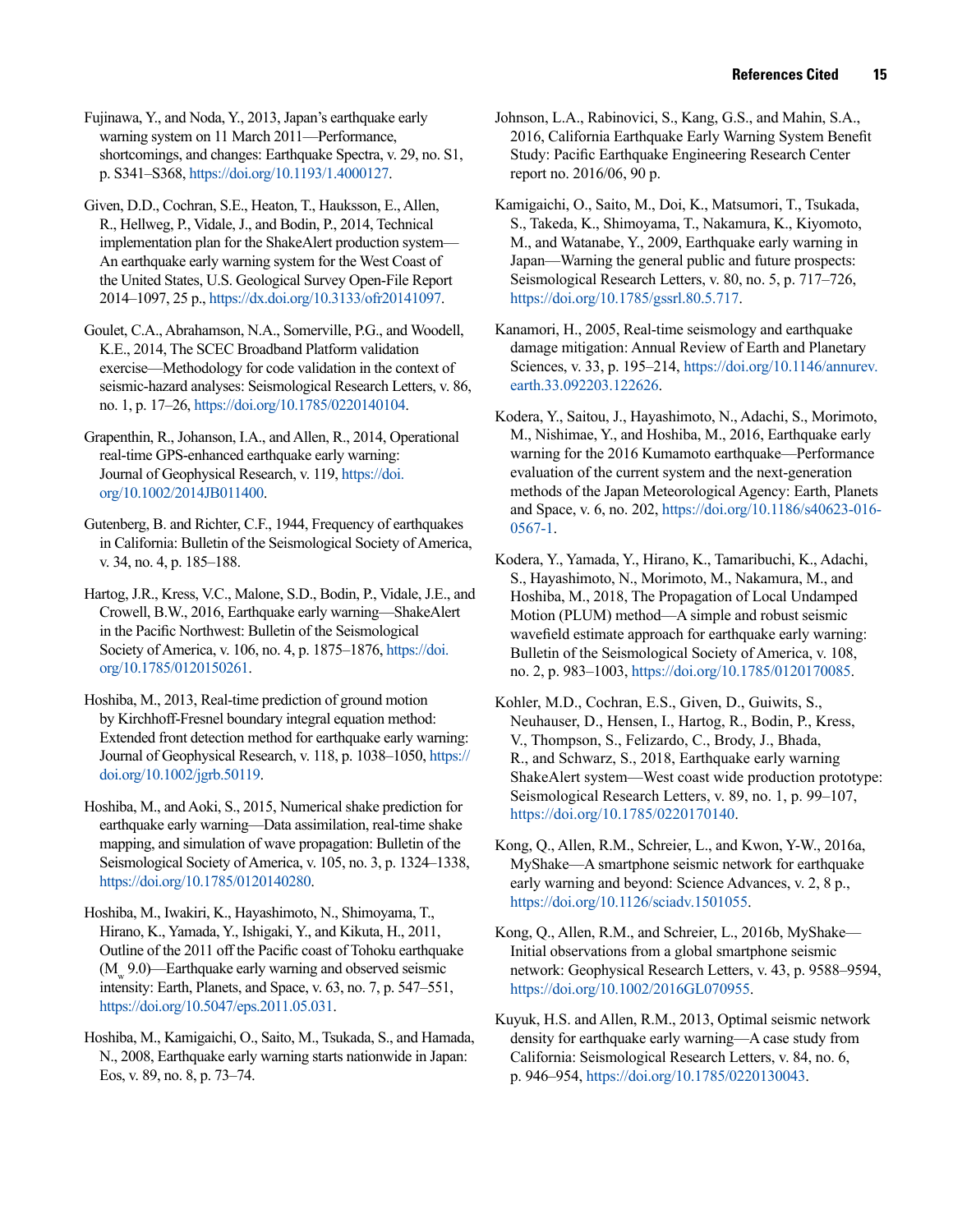Lawrence, J.F., Cochran, E.S., Chung, A., Kaiser, A., Christensen, C.M., Allen, R., Baker, J.W., Fry, B., Heaton, T., Kilb, D., Kohler, M.D., and Taufer, M., 2014, Rapid earthquake characterization using MEMS accelerometers and volunteer hosts following the *M* 7.2 Darfield, New Zealand, earthquake: Bulletin of the Seismological Society of America, v. 104, p. 184–192, https://doi.org/10.1785/0120120196.

Lindsey N.J., Martin, E.R., Dreger, D.S., Freifeld, B., Cole, S., James, S.R., Biondi, B., Ajo-Franklin, J.B., 2017, Fiber-optic network observations of earthquake wavefields: Geophysical Research Letters, v. 44, p. 11792–11799, https://doi. org/10.1002/2017GL075722.

Meier, M-A., 2017, How "good" are real-time ground motion predictions from Earthquake Early Warning systems?: Journal of Geophysical Research, v. 122, p. 5561–5577, https://doi.org/10.1002/2017JB014025.

Melgar, D., Bock, Y., Sanchez, D., and Crowell, B.W., 2013, On robust and reliable automated baseline corrections for strong motion seismology: Journal of Geophysical Research—Solid Earth, v. 118, p. 1177–1187, https://doi.org/10.1002/jgrb.50135.

Melgar, D., and Hayes, G.P., 2017, Systematic observations of the slip pulse properties of large earthquake ruptures: Geophysical Research Letters, v. 44, p. 9691–9698, https://doi.org/10.1002/2017GL074916.

Melgar, D., LeVeque, R.J., Dreger, D.S., and Allen, R.M., 2016, Kinematic rupture scenarios and synthetic displacement data— An example application to the Cascadia subduction zone: Journal of Geophysical Research Solid Earth, v. 121, p. 6658–6674, https://doi.org/10.1002/2016JB013314.

Minson, S.E., Brooks, B.A., Glennie, C.L., Murray, J.R., Langbein, J.O., Owen, S.E., Heaton, T.H., Iannucci, R.A., and Hauser, D.L., 2015, Crowdsourced earthquake early warning: Science Advances, v. 1, no. 3, 7 p., https://doi.org/10.1126/sciadv.1500036.

Minson, S.E., Meier, M-A., Baltay, A.S., Hanks, T.C., and Cochran, E.S., 2018, The limits of earthquake early warning—Timeliness of ground motion estimates: Science Advances, v. 4, no. 3, https://doi.org/10.1126/sciadv. aaq0504.

Minson, S.E., Murray, J., Langbein, J., and Gomberg, J., 2014, Real-time inversions for finite fault slip models and rupture geometry based on high-rate GPS data: Journal of Geophysical Research, v. 119, no. 4, p. 3201–3231, https://doi.org/10.1002/2013JB010622.

Minson, S.E., Wu, S., Beck, J.L., and Heaton, T.H., 2017, Combining multiple earthquake models in real time for earthquake early warning: Bulletin of the Seismological Society of America, v. 107, no. 4, p. 1868–1882, https://doi.org/10.1785/0120160331.

Nakamura, Y., 1988, On the urgent earthquake detection and alarm system (UrEDAS) [abs.]: Proceedings of the 9th World Conference on Earthquake Engineering, v. VII, p. 673–678.

Nakamura, M., Hoshiba, M., Matsui, M., Hayashimoto, N., and Wakayam, A., 2013, Feedback about earthquake early warning—Questionnaire survey after the 2011 Tohoku earthquake  $(M_w9.0)$  [abs.]: American Geophysical Union Spring Meeting Abstract S43A-02.

Nakamura, Y., Saita, J., and Sato, T., 2011, On an earthquake early warning system (EEW) and its applications: Soil Dynamics and Earthquake Engineering, v. 31, no. 2, p. 127–136.

Ross, Z.E., Meier, M-A., Hauksson, E., 2018, P wave arrival picking and first-motion polarity determination with deep learning: Journal of Geophysical Research, v. 123, p. 5120–5129, https://doi.org/10.1029/2017JB015251.

Ruhl, C.J., Melgar, D., Grapenthin, R., and Allen, R.M., 2017, The value of real-time GNSS to earthquake early warning: Geophysical Research Letters, v. 44, p. 8311–8319, https://doi.org/10.1002/2017GL074502.

Rydelek, P., and Horiuchi, P., 2006, Earth science—Is earthquake rupture deterministic?: Nature, v. 442, no. E5– E6, https://doi.org/10.1038/nature04963.

Strauss, J.A., and Allen, R.M., 2016, Benefits and costs of earthquake early warning: Seismological Research Letters, v. 87, no. 3, p. 765–772, https://doi. org/10.1785/0220150149.

Suárez, G., Novelo, D., and Mansilla, E., 2009, Performance evaluation of the Seismic Alert System (SAS) in Mexico City—A seismological and a social perspective: Seismological Research Letters, v. 80, no. 5, p. 707–716, https://doi.org/10.1785/gssrl.80.5.707.

Wirth, E.A., Frankel, A.D., and Vidale, J.E., 2017, Evaluating a kinematic method for generating broadband ground motions for great subduction zone earthquakes— Application to the M 8.3 Tokachi-Oki earthquake: Bulletin of the Seismological Society of America, v. 107, p. 1737– 1753, https://doi.org/10.1785/0120170065.

Wu, S., Beck, J.L., and Heaton, T.H., 2013, ePAD— Earthquake probability-based automated decision-making framework for earthquake early warning: Computer-Aided Civil and Infrastructure Engineering, v. 28, no. 10, p. 737–752, https://doi.org/10.1111/mice.12048.

Wu, S., Cheng, M-H., Beck, J.L., and Heaton, T.H., 2014, Uncertainty analysis of decision making for early warning application in elevator control [abs.]: 10th U.S. National Conference on Earthquake Engineering Proceedings.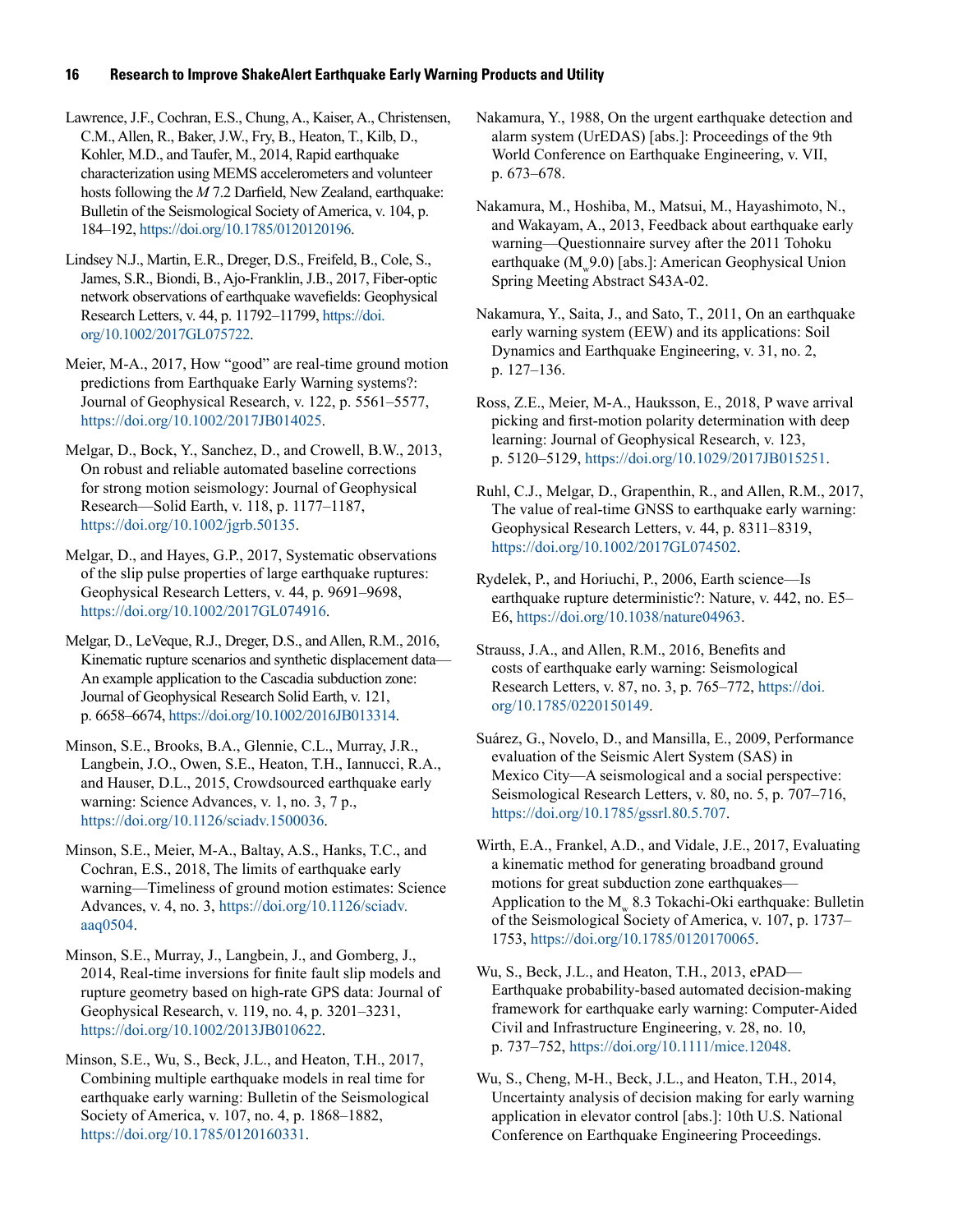- Wu, Y-M., Kanamori, H., Allen, R., and Hauksson, E., 2007, Determination of earthquake early warning parameters,  $\tau_c$  and Pd, for southern California: Geophysical Journal International, v. 170, p. 711–717, https://doi.org/10.1111/j.1365- 246X.2007.03430.x.
- Wu, Y-M., Shin, T-C., and Tsai, Y-B., 1998, Quick and reliable determination of magnitude for seismic early warning: Bulletin of the Seismological Society of America, v. 88, no. 5, p. 1254–1259.
- Yamada, M. and Heaton, T., 2008, Real-time estimation of fault rupture extent using envelopes of acceleration: Bulletin of the Seismological Society of America, v. 98, p. 607–619, https://doi.org/10.1785/0120060218.
- Yang, B.M., Huang, T-C., Wu, Y-M., 2018, ShakingAlarm—A nontraditional regional earthquake early warning system based on time-dependent anisotropic peak ground-motion attenuation relationships: Bulletin of the Seismological Society of America, v. 108, no. 3A, p. 1219–1230, https://doi.org/10.1785/0120170105.
- Ye, L., Lay, T., Kanamori, H., and Rivera, L., 2016, Rupture characteristics of major and great  $(M_e \ge 7.0)$  megathrust earthquakes from 1990 to 2015—1. Source parameter scaling relationships: Journal of Geophysical Research, v. 121, p. 821–844, https://doi.org/10.1002/2015JB012426.

Menlo Park Publishing Service Center, California Manuscript approved August 10, 2018 Edited by Monica Erdman Layout and design by Cory Hurd